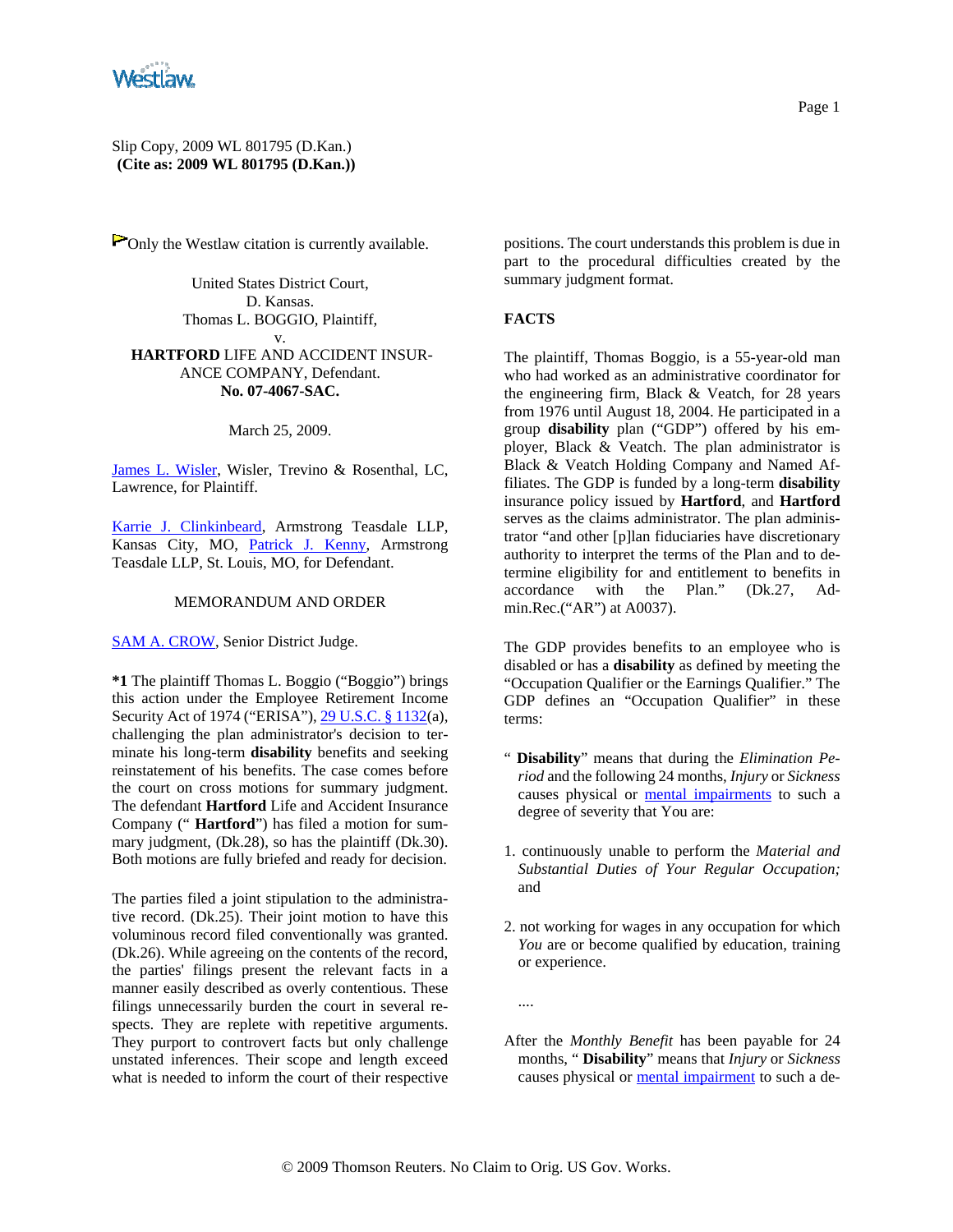gree of severity that *You* are:

- 1. continuously unable to engage in any occupation for which *You* are or become qualified by education, training or experience; and
- **\*2** 2. not working for wages in any occupation for which *You* are or become qualified by education, training or experience.

(AR at A0025). The GDP requires as part of the proof of loss that the employee submit "[o]bjective medical findings which support *Your Disability.* Objective medical findings include but are not limited to tests, procedures, or clinical examinations standardly accepted in the practice of medicine, for *Your* disabling condition(s)." (AR at A0033).

The plaintiff's primary job duties as an administrative coordinator were described as:

Responsible for timely, efficient, and accurate processing of Accounts Payable (A/p), Expense Reports, and cost information. Interact with Dept. Management, project management, procurement, project controls, construction site personnel, and approvers and department personnel. Also assists with development and administration of policies and procedures. Works under frequent supervision.

(AR at C0872). The physical demands for an administrative coordinator involved sitting mostly but also a significant amount of walking and some standing. Other physical demands were frequent keyboarding and related hand and head movements, and less frequent demands were stooping, kneeling, bending, and reaching with shoulders.

On filed reports, Boggio indicated he was first treated for vertigo problems in May of 2003. He was off work from April 23, 2004, through June 1, 2004, for these problems. The plaintiff stopped working on August 18, 2004, due to complaints of persisting and disabling vertigo. Boggio signed his application for long-term **disability** benefits on August 31, 2004. He claimed to be disabled as of August 19, 2004, and described his sickness/injury as "severe vertigo-interferes with all aspects of work and life in general." (AR at C0866).

John J. Mahon, M.D. completed a treating physician's statement on September 2, 2004. $\frac{FN1}{FN}$  (AR at C0001). He notes that symptoms first appeared in May of 2003 and that he first advised the patient to cease work in April of 2003. The diagnosis was "severe vertigo" with a "whirling sensation" based on the "objective findings" of Boggio being "unsteady on his feet" and an "abnormal ENG." (AR at C0001). Boggio was referred to three other physicians and was treated with two medications. Dr. Mahon recorded that Boggio's vertigo affected "all aspects of his life" and that the prognosis was poor. Dr. Mahon opined: "We are at a diagnostic and therapeutic end of the road. He has had a complete ENT and neurology evaluations. He has failed Meclizine, Valium and vestibular rehab." (AR at C0002). On November 2, 2004, Dr. Mahon completed a functional assessment tool answering that the plaintiff was not "currently capable of performing work at this time which is primarily seated in nature with the option to sit/stand as needed with no lifting, pushing, pulling, or climbing." (AR at C0635). With regards to specific restrictions, Dr. Mahon noted "no prolonged standing, avoid ladders." *Id.*

> FN1. The defendant purports to controvert the plaintiff's statement of facts regarding this report with later statements made by Dr. Mahon and with later evaluations made by other physicians. None of what the defendant offers or argues controverts the fact that Dr. Mahon completed the September 2, 2004, report as set forth in the plaintiff's motion. The defendant's three-pages of counter-designations and arguments were not proper attempts at controverting this report. The defendant certainly may argue the relative weight of this report and its findings, but this is not a matter of controverting the fact of this report and its contents. Blame for this situation rests in part on the inappropriate nature of the summary judgment motion as the procedural tool for reviewing the denial of benefits under ERISA. *See Dore v. Sun Life Assur. Co. of Canada,* 2007 WL 2725976 at \*1 (D.Kan.2007); *Panther v. Sun Life Assurance Co. of Can.,* 464 F.Supp.2d 1116, 1121 (D.Kan.2006) (citing *Olenhouse v. Commodity Credit Corp.,* 42 F.3d 1560, 1579 (10th Cir.1994)). For the sake of clarity and brevity, the court will use the parties' statements of fact principally as a guide for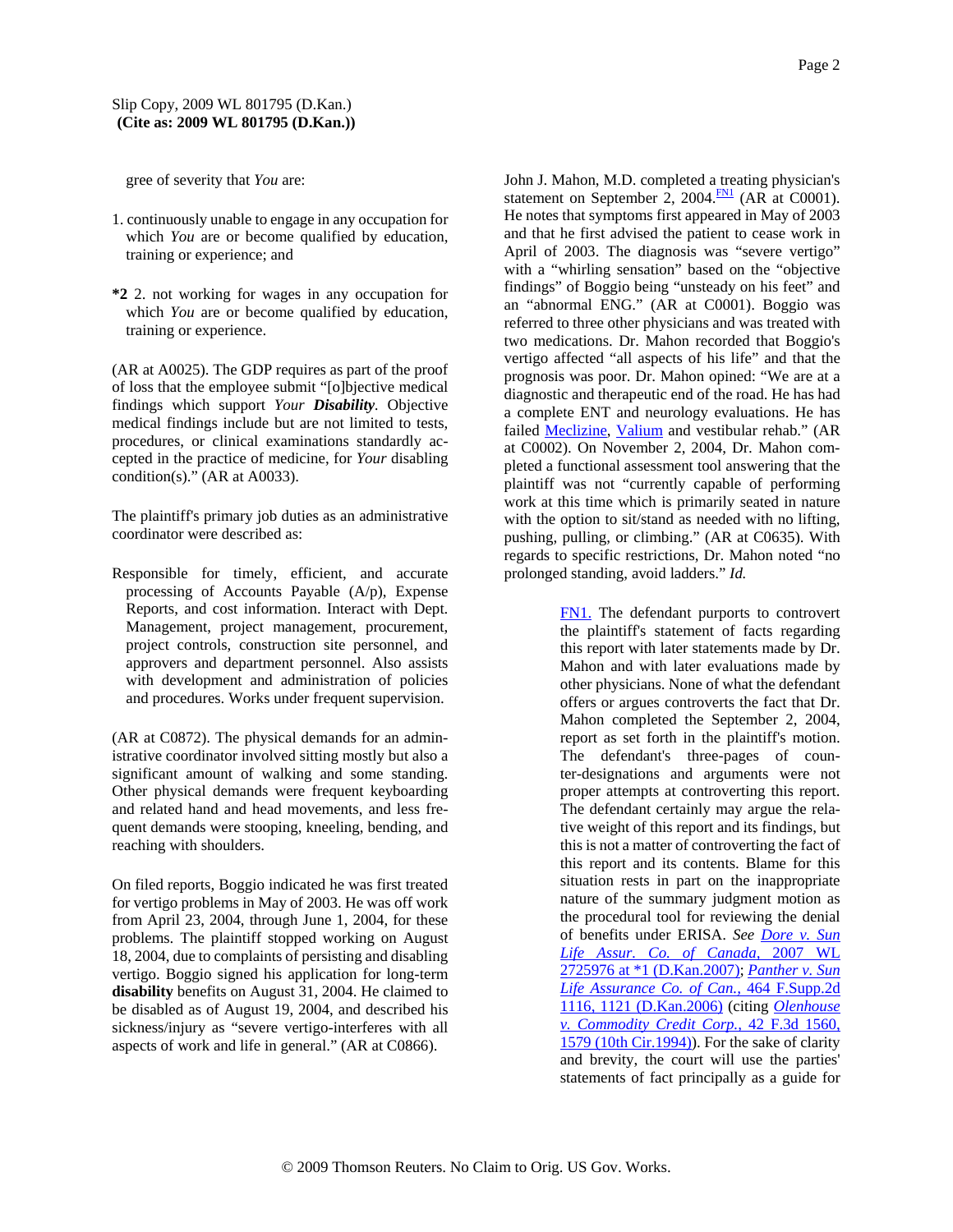locating the different reports and documents and then for establishing a relevant order to the facts appearing in the same. The facts appearing in this order are taken primarily from the face of the reports and documents included in the administrative record.

**\*3** On Dr. Mahon's referral, Boggio first saw Mark J. Maslan, M.D. on July 11, 2003. Dr. Maslan recorded subjective complaints of "vertigo since May 13, 2003," after a severe headache with ongoing dizziness and "true vertigo with head motion." (AR at C0626). On July 22, 2003, Dr. Maslan noted that Boggio reported no improvement in symptoms and that the "ENG was non-localizing." (AR at C0625). The neurophysiology report on the ENG reviewed by Dr. Maslan noted that there were no abnormalities. (AR at C0629). Dr. Maslan recorded his assessment as "[d]isequilibrium and some degree of vertigo" and ordered an MRI. *Id.* On August 2, 2003, Dr. Maslan saw Boggio who described a "constant sensation of being off balance" but denied "any severe episodes of vertigo." (AR at C0624). Dr. Maslan reviewed the MRI results which did not "reveal any congenital abnormalities of the vestibular cochlear system." *Id.* The MRI report included an impression that the MRI of the internal auditory canals was "unremarkable." (AR at C0628). Dr. Maslan directed Boggio to "undergo vestibular rehab" and to return in six weeks. (AR at C0624). On September 16, 2003, Boggio returned and reported "minimal if any significant improvement" from the vestibular rehab. (AR at C0623). Dr. Maslan's assessment was "vertigo secondary to hearing loss" and discussed a labyrinthectomy procedure as an option for Boggio's consideration. *Id.*

Boggio received vestibular rehabilitation from August through November of 2003. His discharge summary from this treatment included a section that scored his results on a dizziness handicap inventory, gait index, balance confidence scale and motion sensitivity quotient. The assessment observed that there had been "little reduction in baseline or motion provoked dizziness and in visually provoked dizziness. He continued to be challenged in complex environments." (AR at C0641).

On Dr. Mahon's referral, Boggio was seen by Charles M. Luetje, M.D. at the Otologic Center on December 18, 2003. Dr. Luetje sent a letter to Dr. Mahon with a summary of the plaintiff's subjective complaints and said he would repeat the ENG and review the results. Dr. Luetje later reviewed the results with Boggio and wrote Dr. Mahon the following in January of 2004:

- I was impressed that he had very brisk responses to caloric stimulation. The right ear demonstrated significantly more response to warm caloric stimulation. There was no spontaneous nystagmus. I think this is a manifestation of resolving inner ear dysfunction. I do not believe that there is really an abnormality here that needs medicine, or any further evaluation.
- Since he is getting better, as I would expect, I want him to continue doing some vestibular ocular reflex exercises. Over a period of 10 to 18 months I think his symptoms will almost totally disappear.

(AR at C0719). After seeing Boggio in June of 2004, Dr. Luetje wrote Dr. Mahon that the plaintiff was "a nervous wreck," that "he has vestibular dysfunction," and that he experiences "visually induced dysequilibrium" while "at his computer looking up and down." (AR at C0814). In the same letter, Dr. Luetje described the medications he was prescribing for the Boggio's condition. Dr. Luetje completed a functional assessment tool dated November 19, 2004, indicating that he did not believe Boggio could perform sedentary work. (AR at C0198). Dr. Luetje further noted from "the symptoms" described in a fax from Boggio that he "has considerable **disability** of dysequilbrium that is aggravated by visual input and movement" and "until this is resolved he will not be effective at the work he is doing." *Id.*

**\*4** On a consultation request from Dr. Mahon, Boggio was seen in May of 2004 by a neurologist, George Moreng, M.D. Notes of the physical examination showed the plaintiff's gait to be "a bit unsure/unsteady." (AR at C0759). Dr. Moreng's impression was "unremitting vertigo with sudden onset one year ago," and his plans were for MRIs of the brain and cerebrovascular circulation and neurophysiologic testing. *Id.* Following the MRIs and tests, Dr. Moreng wrote Dr. Mahon that lab testing was "unrevealing," "EEG was normal," and the "minimal evidence for cerebrovascular small vessel ischemia ... does not explain his vertigo." (AR at C0823 and C0824).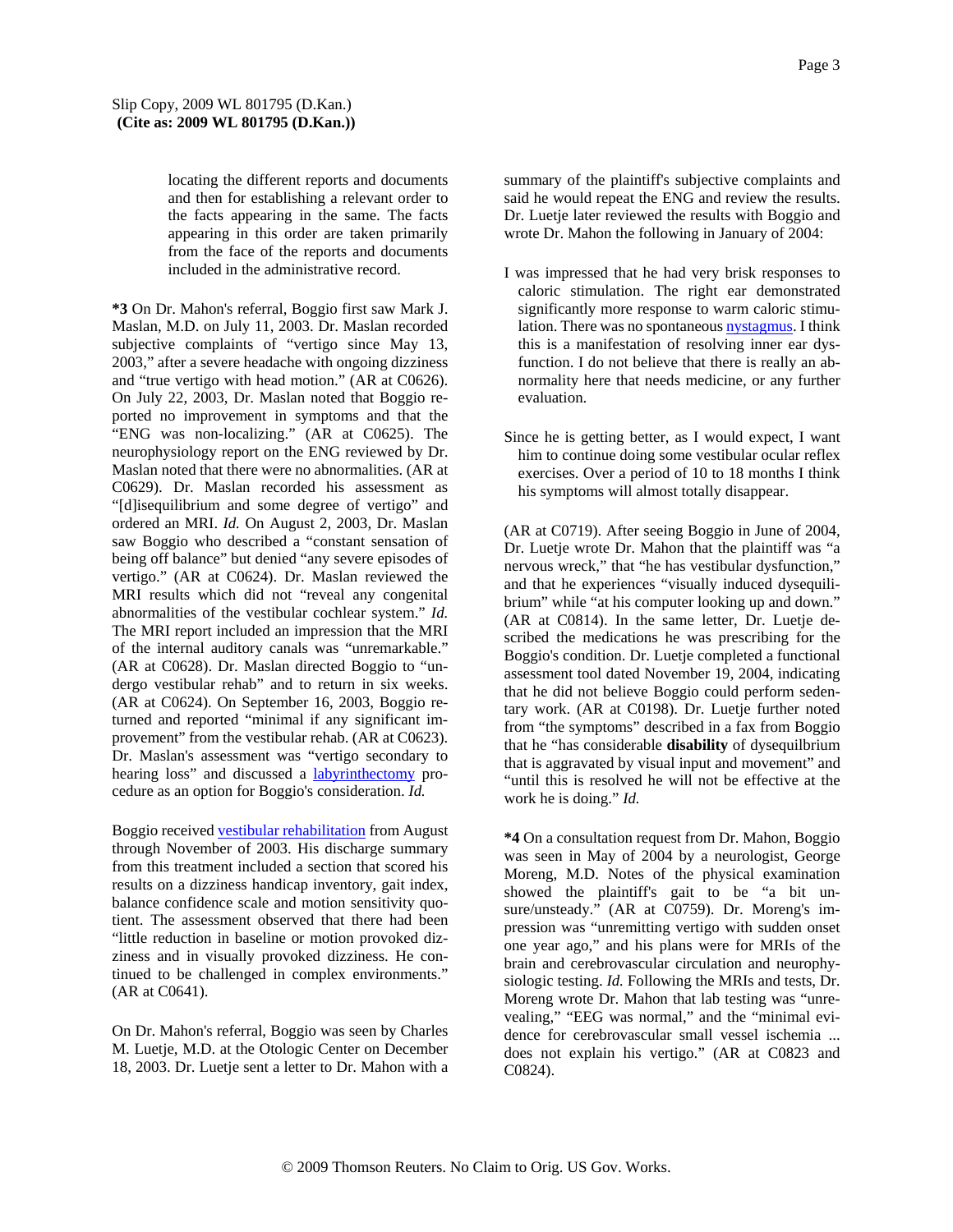The GDP required Boggio to supply proof that he had "applied for other Deductible Income Benefits such as Workers' Compensation or Social Security *Disability* Benefits." (AR at A0033). Boggio was also required to notify **Hartford** if he was awarded "other Deductible Income Benefits." *Id.* On November 17, 2004, Boggio notified **Hartford** that the Social Security Administration ("SSA") had determined that he was disabled as of April 23, 2004, and that he would be entitled to benefits beginning in October of 2004. (AR at C0720-C0721). The Social Security determination and award are not discussed nor even mentioned in any of **Hartford's** benefit decisions.

Retained by **Hartford** to review the medical records on Thomas Boggio, to comment on Dr. Mahon's assessment of restrictions and limitations and to offer his own suggested restrictions and limitations based on his review of the medical information, Todd Lyon, M.D. issued a written medical report dated December 15, 2004. (AR at C0593). Dr. Lyon reports a conversation with Dr. Mahon on December 14, 2004, in which Dr. Mahon indicated the following:

Dr. Mahon indicated that Mr. Boggio had no significant physical exam abnormalities and no significant laboratory test abnormalities. He indicated that the medical etiology for Mr. Boggio's symptomatic complaints of vertigo and unsteadiness was unknown. He indicated Mr. Boggio was considered to be an unsuitable candidate for further diagnostic work-up or further treatment options. He indicated when he observed Mr. Boggio in his office he appeared to move independently. As far as Dr. Mahon was aware, Mr. Boggio had not had a psychiatric evaluation. Dr. Mahon indicated there had been no objective change via diagnostic testing or physical exam findings apparent in Mr. Boggio around August of 2004. Dr. Mahon indicated that he found no medical or objective evidence that would support any specific functional restrictions or limitations in regards to Mr. Boggio's work capacities.

(AR at C0597-C0598). Dr. Lyon concluded that Dr. Mahon's assessment of Mr. Boggio's functional capabilities was not supported by medical evidence and opined "that there is no medical evidence supporting any specific work-related restrictions or limitations on his functionality." (AR at C0598-C0599).

**\*5** By letter dated January 14, 2005, **Hartford** denied Boggio's claim for **disability** benefits. It based the denial on its review on the evaluation of the medical records and Dr. Lyon's contact with Dr. Mahon. The denial letter concludes: "the information fails to demonstrate a basis for functional limitation and impairment that would continuously preclude you from performing the material and substantial duties of your regular occupation." (AR at B0097). The plaintiff requested reconsideration by letter dated January 24, 2005. (AR at C0563).<sup>FN2</sup> **Hartford** sent a letter dated March 11, 2005, denying Boggio's appeal. The letter explained the reasons for rejecting the opinions of Dr. Mahon and Dr. Luetje and for agreeing with Dr. Lyon's report and conclusion. (AR at C0523-C0524). The letter further indicated that the plaintiff had exhausted his administrative remedies and that he could bring a civil action.

> FN2. The record includes a note by Dr. Mahon on the plaintiff's visit of January 24, 2005. Dr. Mahon recorded telling the plaintiff that while there was no objective abnormalities on testing the plaintiff's subjective symptoms were sufficiently severe to disable him. (AR at C0375).

In a letter dated April 13, 2005, Boggio wrote the Kansas Insurance Commissioner complaining about the defendant's handling of his claim for long-term **disability** benefits. The Commissioner directed the complaint to **Hartford** for a response which it provided in a letter dated April 22, 2005. The Commissioner's office reviewed the matters furnished by Boggio and **Hartford** and then directed the defendant to have its medical consultant contact Dr. Luetje and to reconsider its decision to deny benefits. (AR at C0580-C0581).

The defendant wrote the Commissioner on June 3, 2005, agreeing "that it is important to gather a further understanding from Dr. Luetje's perspective of Mr. Boggio's condition and functionality." (AR at C0579). The defendant explained it would conduct "a completely new medical review" with "a medical specialist" and "make every reasonable attempt to contact Dr. Luetje for further clarification." *Id.* **Hartford** agreed to furnish the Commissioner with the results of its new medical review.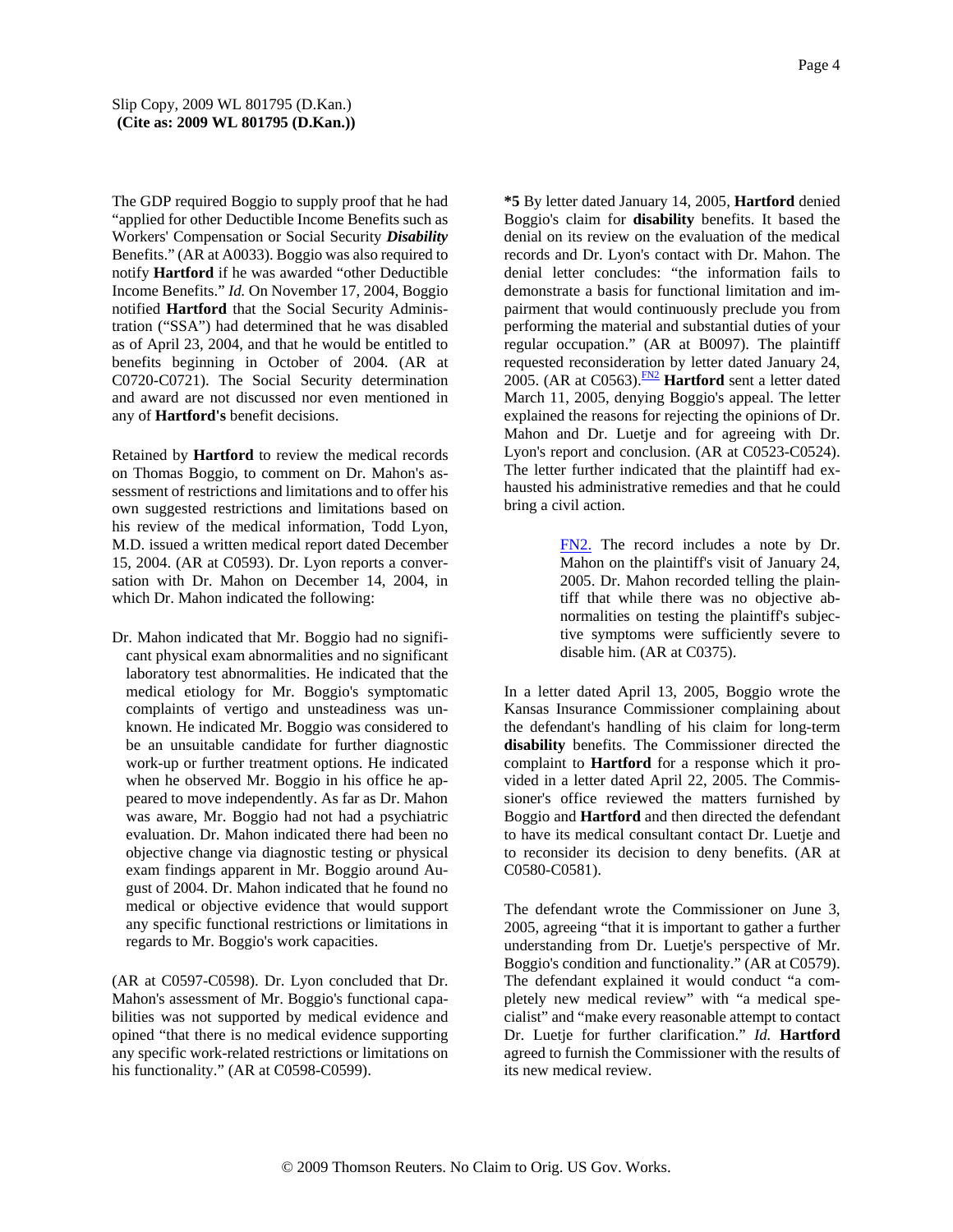**Hartford** contracted with Raquel Ann Redfelt, M.D., an Otolaryngologist, to review the plaintiff's medical records and advise what restrictions/limitations would apply to Boggio and whether they would preclude him from doing his former work. As set out in her report, Dr. Redfelt spoke with Dr. Luetje on June 30, 2005:

He stated that the patient had continued to be symptomatic, that he thought that the main disease process was in the patient's pontine gaze center which intimately tied with the vestibular system. That explains why the patient's inner ear tests have been normal. We talked briefly about the fact that Thomas feels more grounded when pushing a lawn mower than he does when he sitting in a chair looking from a computer down to a piece of paper. Dr. Luetje stated that he though [sic] that Thomas would potentially psychologically benefit from returning to some type of sedentary work but he did state that most any head or eye movement aggravates Mr. Boggio's disequilibrium. In addition, *he commented that there was quite a bit of psychological overlay,* and that it was very hard to see or to imagine Mr. Boggio in gainful employment. When asked specifically what Mr. Boggio's restrictions and limitations were, Dr. Luetje stated that most any activity exacerbates Mr. Boggio's disequilibrium but that there was little further treatment that Dr. Luetje had to offer, and Dr. Luetje thought that addressing Mr. Boggio's psychological issues may be of use.

**\*6** (AR at C0422 (underlining added)). In a separate letter to Dr. Luetje asking for his signature as acknowledgment to the contents of their conversation, Dr. Redfelt summarized their conversation in this way:

As we discussed, Thomas has a central-type disequilibrium, as you stated, mostly likely in the pontine gaze center, and that he is coping fairly poorly with this disease process. We discussed the fact that head movements and eye movements will provoke further feelings of disequilibrium, and that the patient has had a very difficult time coping with his disease process. As we discussed, *the amount of psychological overlay is always difficult to separate* out from the underlying disease process.

We are both in agreement that there is an underlying

disease process but that the *psychological overlay may be the most important impediment to his ability to return to gainful employment.* When discussing specific restrictions and limitations, you thought that he might be able to perform some type of sedentary work that would limit head and eye movement. We also agreed that he may actually improve psychologically if he were able to return to some type of gainful employment.

(AR at C0425-C0426 (underlining added)). Dr. Redfelt opined from reading Boggio's own notes describing his dizziness "that there is significant psychological overlay." (AR at C0413). Dr. Redfelt recognized:

Back to the questions regarding Mr. Boggio's restrictions/limitations; having only the medical record, Mr. Boggio's description and a discussion with Dr. Luetje, it is very difficult to accurately assess his true restrictions of limitations. Again, when someone is as psychologically disturbed as Mr. Boggio is by his feelings of disequilibrium, it can become impossible for them to see any normal activity as anything but an insurmountable task.

(AR at C0414). Dr. Redfelt concluded that the plaintiff was not precluded from full-time sedentary work "that would not require much head and eye movement." *Id.*

The defendant informed the plaintiff by a letter dated July 22, 2005, that long-term **disability** benefits were approved. The defendant explained: "Based upon the limited findings it is noted that you would have difficulty with regards to constant use of the computer that would involve frequent head and eye movement in part due to your reported symptoms." (AR at B0084). The letter further stated that this decision did not mean the Boggio would receive benefits for the maximum payable period and that the claims team would be requesting updated medical information to determine continuing eligibility.

In September of 2005, **Hartford** hired Triad Investigations to conduct **surveillance** on Boggio to determine his activities and limitations. (AR at D0333). The **surveillance** occurred on September 25 and 26, 2005. The investigation report states that **surveillance** observed Boggio "operating a vehicle, bending, leaning, lifting, carrying, entering/exiting a vehicle, sitting for approximately 45 minutes, rising to a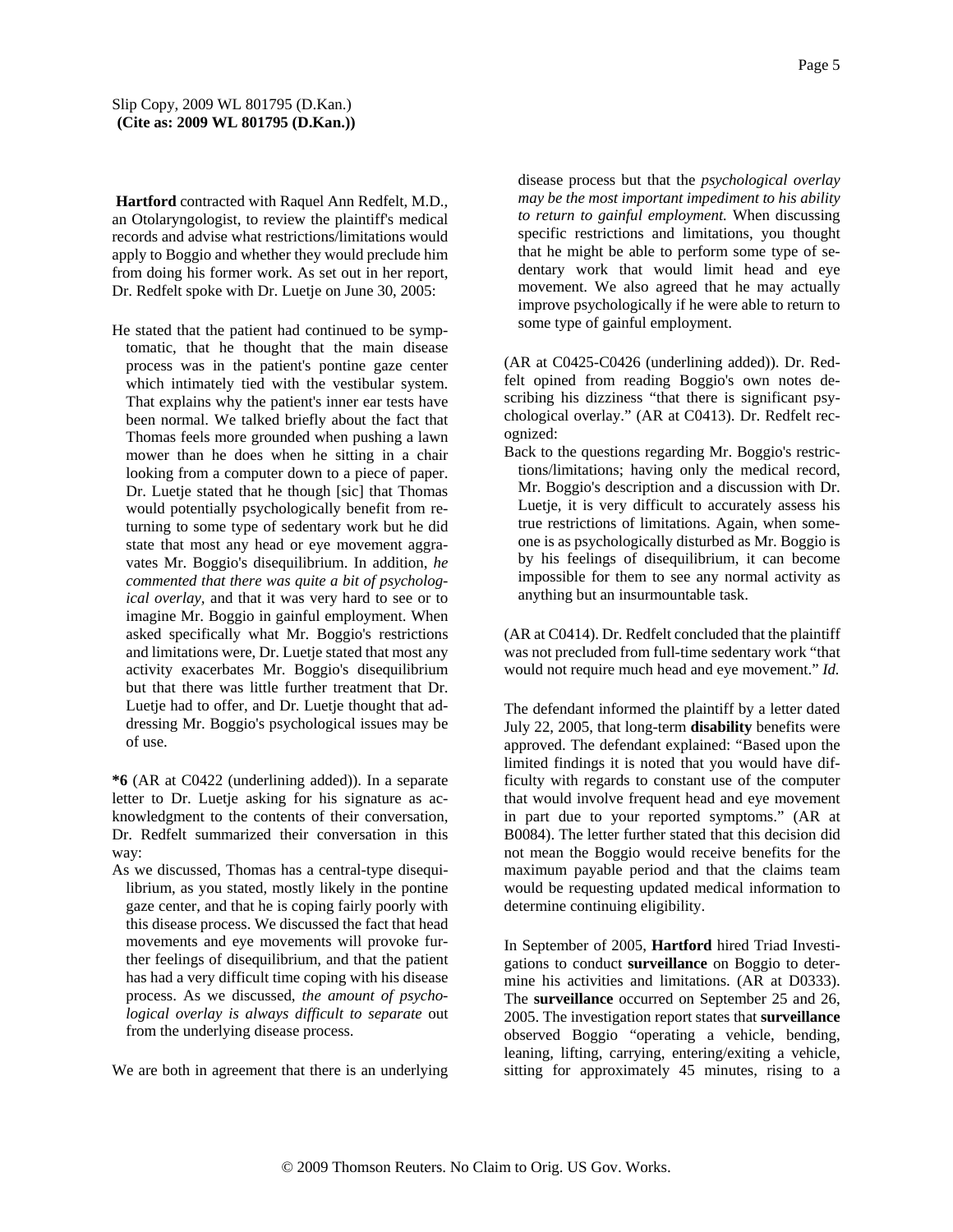standing position, standing for approximately 15 minutes, walking with a brisk pace with and without a cane, pushing a wheeled trash container to the street and carrying a trash bag to the street." (AR at D0334). The video of this **surveillance** is part of the summary judgment record. (AR at E0001).

**\*7** The administrative record includes a letter dated October 22, 2005, from Dr. Mahon stating: "To whom it may concern, Thomas Boggio remains completely and permanently disabled due to chronic severe vertigo." (AR at C0200). The plaintiff apparently faxed Dr. Mahon's letter and Boggio's own "dizziness notes" to the defendant in late October of 2005.

In December of 2005, **Hartford** notified Boggio and the treating physicians, Dr. Mahon and Dr. Luetje, of the **surveillance** information. It provided the physicians with a copy of **surveillance** CD for the physicians' "records." (AR at C0365, C0366). In a letter dated December 13, 2005, the Boggio complained to the Kansas Insurance Commissioner about the defendant harassing and intimidating him with video **surveillance** and other investigative contact. (AR at C0319-C0324).

Also in December of 2005, **Hartford** retained Brian Mercer, M.D., Board Certified in Neurology, with the University **Disability** Consortium, to evaluate the plaintiff's medical records and the video **surveillance** and to assess the plaintiff's current functionality. Dr. Mercer appears to have reviewed the same medical records considered previously by Dr. Redfelt and also considered the plaintiff's notes dated October 30, 2005 and the **surveillance** information. Dr. Mercer contacted Dr. Mahon who "indicated that he does not wish to be involved in the **disability** determination process ." (AR at C0352). Dr. Luetje did not return Dr. Mercer's calls. Dr. Mercer concludes in his report dated December 19, 2005, that Boggio is not precluded from sedentary to light work with restrictions for the following reasons:

Mr. Boggio complains of significant ongoing symptoms that are exacerbated with looking upwards, bending, being in crowds and use of a computer. The degree of reported symptoms substantially exceeds the objective findings seen. His video **surveillance** shows him to walk without imbalance. He is seen bending on multiple occasions and walking following the bending maneuvers with no evidence of imbalance. This is inconsistent with his reported inability to bend and casts doubt on the reliability of his reported symptoms.

Although he reports that he generally is active for two hours in the morning and two hours in the afternoon, it is notable that on 9/25/05 **surveillance**, he is away from his home for more than eight hours. The medical records include references to depression as well as psychological overlay being present. Due to the absence of significant ongoing objective abnormalities, inconsistencies between self-reported capabilities versus those observed on video **surveillance**, as well as the references to psychological overlay, the subjective symptoms substantially exceed objective findings and are of questionable reliability.

# (AR at C0353-C0354).

By letter dated December 20, 2005, the defendant notified Boggio that benefits would be terminated as of December 31, 2005. The letter identifies with some detail the information considered. The letter reflects that the defendant's decision was based principally on the new **surveillance** information and Dr. Mercer's recent report. (AD at B0073-B0076).

**\*8** The plaintiff wrote letters to the Kansas Insurance Commissioner in January of 2006 challenging the defendant's latest reliance on the opinion of a neurologist, Dr. Mercer, rather than the opinions of the otolaryngologists, Dr. Redfelt and Dr. Luetje. The Commissioner forwarded these letters to **Hartford** for response, and the defendant did submit detailed responses. In February of 2006, the Commissioner inquired whether **Hartford** would not have a physician knowledgeable in otolaryngology review the additional information on the Boggio's claim. (AD at C0256).

As a result of the Commissioner's inquiry, the defendant referred the plaintiff's claim for review to Isaac Bloch, M.D., Board Certified in Otolaryngology, Head and Neck Surgery. Dr. Bloch was a physician associated with the University **Disability** Consortium, like Dr. Redfelt and Dr. Mercer. Dr. Bloch issued a report dated March 22, 2006, finding that "[t]here are no objective findings to substantiate any limitations on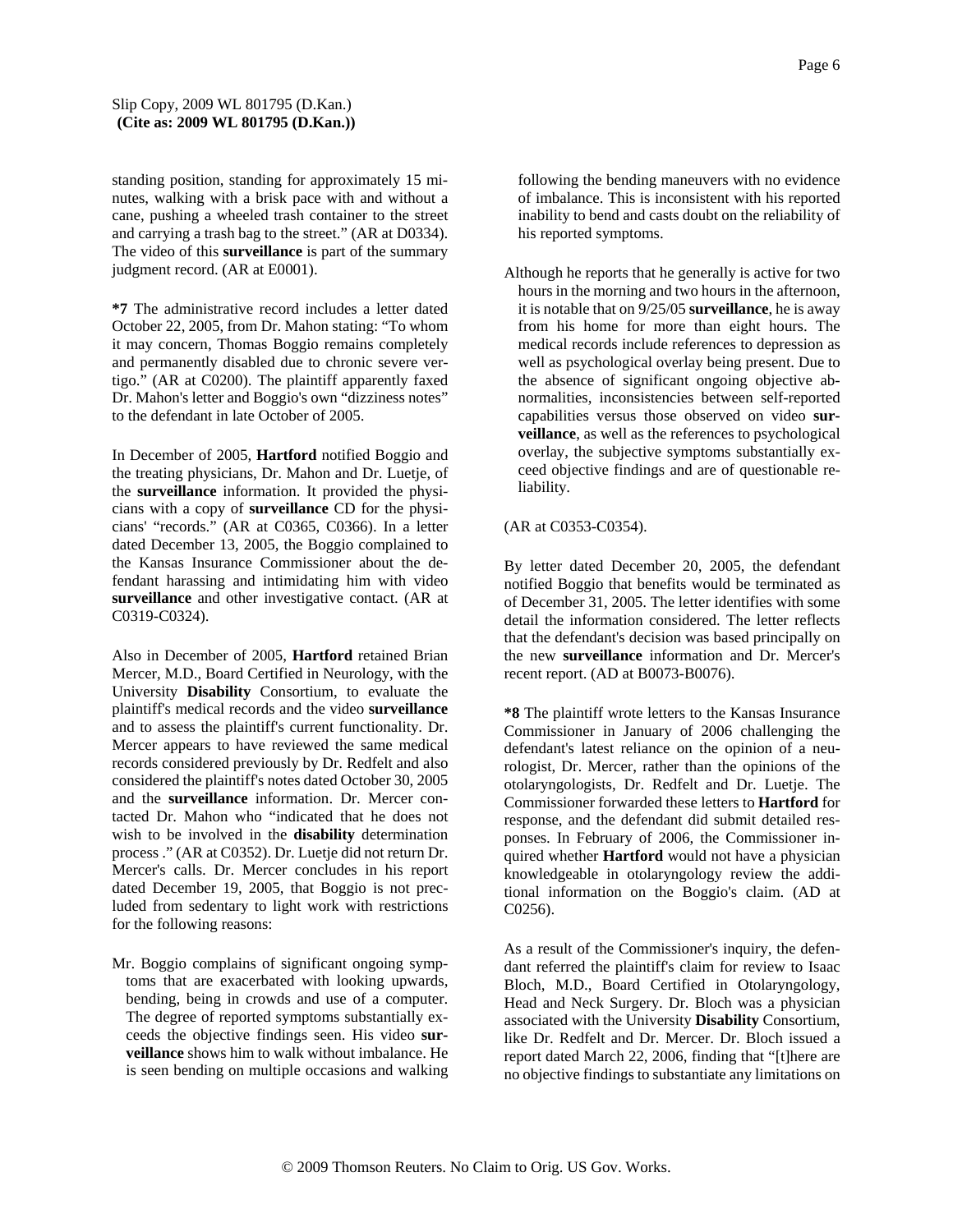the use of computer or on working in a sedentary occupation at a desk with a telephone." (AD at C0244). Dr. Bloch appears to have reviewed the same records and information as Dr. Mercer. Dr. Bloch emphasized:

*Most revealing* is the investigative report which shows Mr. Boggio conducting his activities without any hesitancy and *without any evidence of dysequilibrium.* The two days reviewed from the investigative report show Mr. Boggio partaking in all of his activities without a cane, walk with bags and objects in his arms as well as bend over, put them down and pick them back up without any difficulty, and most importantly he is noted to be driving without any limitations. Driving itself is one of the most vestibular-taxing activities as it requires input from tactile and visual systems that are ongoing and constantly changing. This would be noted to be much more stimulating to the vestibular system than working on a computer screen or doing light type of work and activity.

(AD at C0243-C0244 (underlining added)).

In May of 2006, Dr. Luetje referred the plaintiff to Hinrich Staecker, M.D. with Kansas University Medical Center ("KUMC"), Otolaryngology and Head and Neck Surgery, for an evaluation. Dr. Luetje noted in his referral letter that Boggio had received **disability** benefits until there were the "secret video **surveillance**" and a report by Isaac Bloch, M.D., Board Certified in Otolaryngology, indicating no objective evidence for the plaintiff's symptoms. (AD at C0145). Dr. Luetje concluded his letter with: "I do believe it is time for an independent evaluation of this gentlemen." *Id.*

In June of 2006, Boggio underwent some additional testing at the KUMC. Dr. Hinrich Staecker at KUMC then issued a report that included the following impression and plan:

This is a patient complaining of chronic disequilibrium. His symptoms sound similar to those experienced by patients with vestibular migraine. His past testing does not show any evidence of vestibular dysfunction and a recent VEMP test showed normal vestibular function in both saccules. Posturography today shows high variability, possibly

consistent with a physiologic balance behavior. *I do believe that Mr. Boggio has an underlying balance problem, however, I believe he may be suffering from a conversion type disorder that is causing him to have excessive responses to his vestibular problem.* I have encouraged him to go on an anti-migraine diet and continue with his therapy. I would not like to put him on medications at this point. Additionally, I would like him to see a psychologist to deal with some of his reactions to his underlying balance disorder.

**\*9** (AD at C0136 (underlining added)).

The plaintiff appealed the termination of benefits by a letter dated June 14, 2006. During the review process, Boggio was seen by more physicians, including Neal Deutch, psychologist, who did a neuropsychological assessment, and Dr. Norman Heisler, a psychiatrist, who evaluated Boggio. Dr. Deutch's diagnostic impressions were "undifferentiated somatoform disorder and anxiety disorder." (AD at C0063). Dr. Deutch recommended psychological counseling and a "[p]sychiatric consultation to assist in selection of medication for attention and concentration as well as mood." *Id.* In September, Dr. Heisler performed a psychiatric evaluation and concluded:

- Overall, it would *not appear that his symptoms are primarily psychiatric* and I have not elected treatment. I did advise him to follow up with a neurologist with special expertise in this area or to return to his ear, nose, and throat doctor.
- It is not clear that psychotropics will alleviate his symptoms and so far his exposure to psychotropic medication seems to have aggravated his symptoms, so I think it is most prudent not to introduce psychiatric medications at this time and defer his treatment to a provider that may have more expertise in this area.

(AD at C0065 (underlining added)).

**Hartford** secured a final medical review by Randall King, M.D., Board Certified in Neurology, with the University **Disability** Consortium. Dr. King's report, dated December 1, 2006, shows he reviewed all prior medical records, including the recent reports of Dr. Staecker, Dr. Deutch and Dr. Heisler. Dr. King's re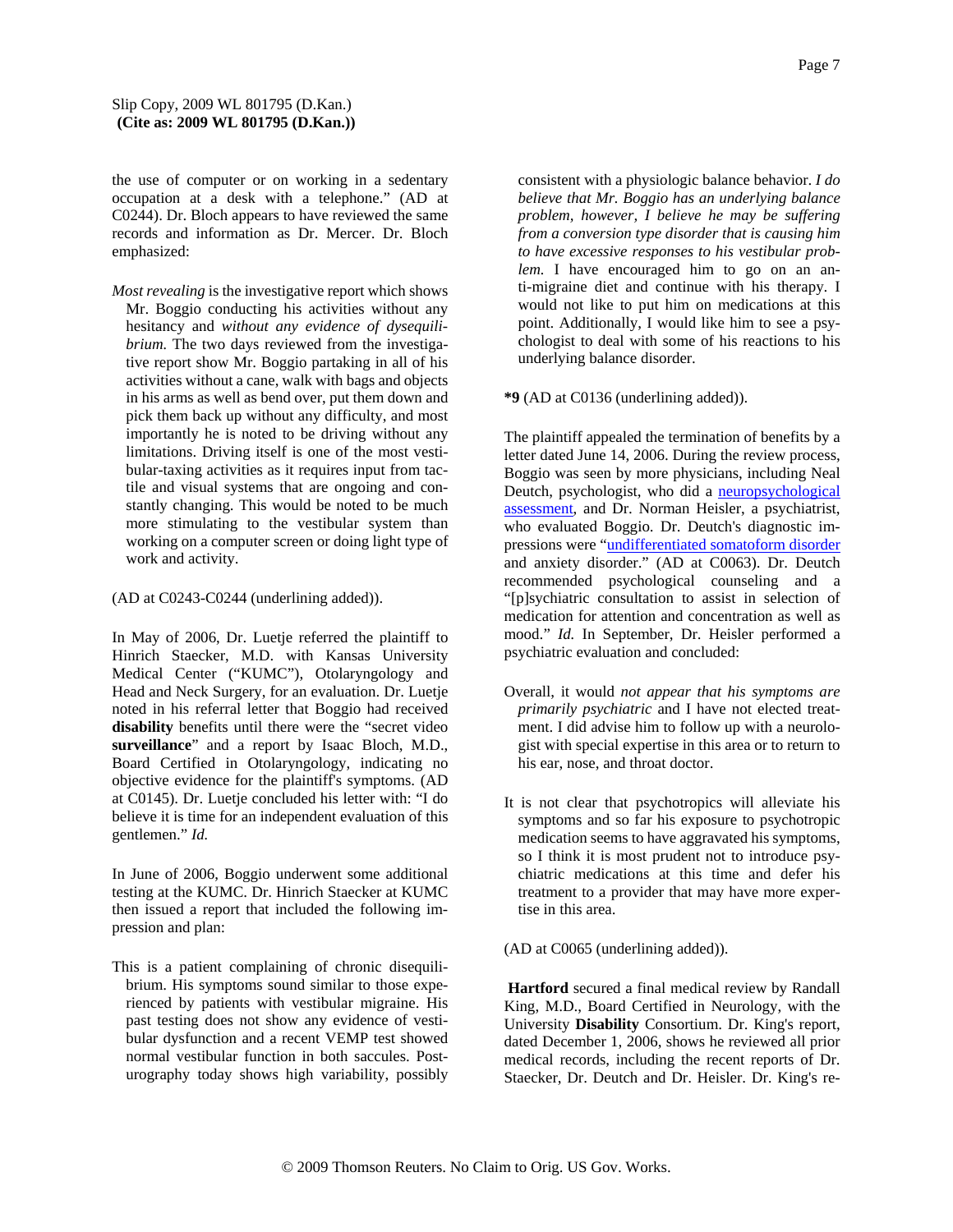port offers several related conclusions:

- He [Dr.Staecker] did *not* believe that Mr. Boggio had an underlying balance problem. (C0010).
- Therefore, in the final analysis, the objective data did not posit a physiological basis for his vertigo or dizziness, and I would tend to agree with Dr. Staecker that this *does not have a physiological* basis. (C0012).
- Dr. Luetje also concurred that there were no objective findings and did not have a diagnosis that would explain his dizziness. However, he felt because of his symptoms and his perception, he would not do well. (C0012).
- His treating Family Practice doctor really had no explanation and did not offer any objective data that would posit a physiological basis. Therefore, in the final analysis, my discussions with his physicians did not offer any information that would posit a physiological basis ... The physiologic testing and MRI data also argue against a physiological basis for dizziness. Therefore, in the final analysis, there is no physiological basis established for his subjective complaints of dizziness. Therefore, there is no objective data that would preclude him from working at the light level or in his past occupation. (C0013)
- In the final analysis, Mr. Boggio is a man with chronic vertigo with no *physiological mechanism demonstrated by physical examination, or any objective testing.* The video **surveillance** clearly demonstrated that he was capable of performing his old job. The psychiatric and psychological testing offered different opinions, and therefore, at the present time, I am unable to clearly state a psychiatric diagnosis but it is quite obvious that at the present time, there is no physiological basis for his complaints of dizziness. (C0013).

**\*10** (underlining added). By letter dated December 4, 2006, the plaintiff's appeal was denied and the decision to terminate benefits was upheld. (AR at B0058-B0060).

In notes dated June 1, 2006, the plaintiff described his symptoms as severe dizziness and nausea that interferes with the mental activities of reading, listening, thinking, concentration and comprehension. These symptoms make for restless nights, and the nausea is most severe upon waking. Boggio walks with a "flat-footed shuffle" and with his head down "to block out information" that contributes to dizziness. (AR at C0143). Walking "requires ... total concentration," contributes to his nausea, and causes him to feel as if his head was disconnected from his body. *Id.* He uses a cane principally where there are many people or where the visual stimuli are great. He has stumbled and fallen both at home and in public settings. The dizziness and nausea make daily activities "a struggle" and tire him easily. (AR at C0144). Factors that can aggravate these symptoms are fluorescent lighting, focusing on a computer monitor, rolling in an office chair, and being in a large group setting.

In notes dated November 8, 2004, Boggio described his dizziness and the related flu-like nausea as distracting his "thinking, concentration and comprehension." (AR at C0161). Working on his computer spread sheets and entering data elevates his dizziness to the point of falling down and needing a ride home. He describes increased symptoms with group meetings or visitors to his work station. The stress of work aggravates his symptoms such that he begins "fading out" and experiences complete physical exhaustion. *Id.*

In October of 2004, Boggio's supervisor, Theresa Turkington, told a **Hartford** representative that Boggio had been having difficulty for the last 13 to 15 months and that they had provided him a larger monitor and enlarged the numbers on the monitor. (AR at C0109). She described Boggio's difficulty with focusing and his dizziness from reading and looking at a computer screen. Ms. Turkington observed that Boggio balanced himself against the wall when he walked and that at times he could not focus on the things required for his job. She noted that he struggled even to pay attention to her instructions and that she had to repeat the instructions two to three times. Ms. Turkington concluded, "he's just not the same Tom he used to be." *Id.*

## **MOTIONS FOR SUMMARY JUDGMENT**

Each party presents this case for ruling on its respective summary judgment motion. Federal Rule of Civil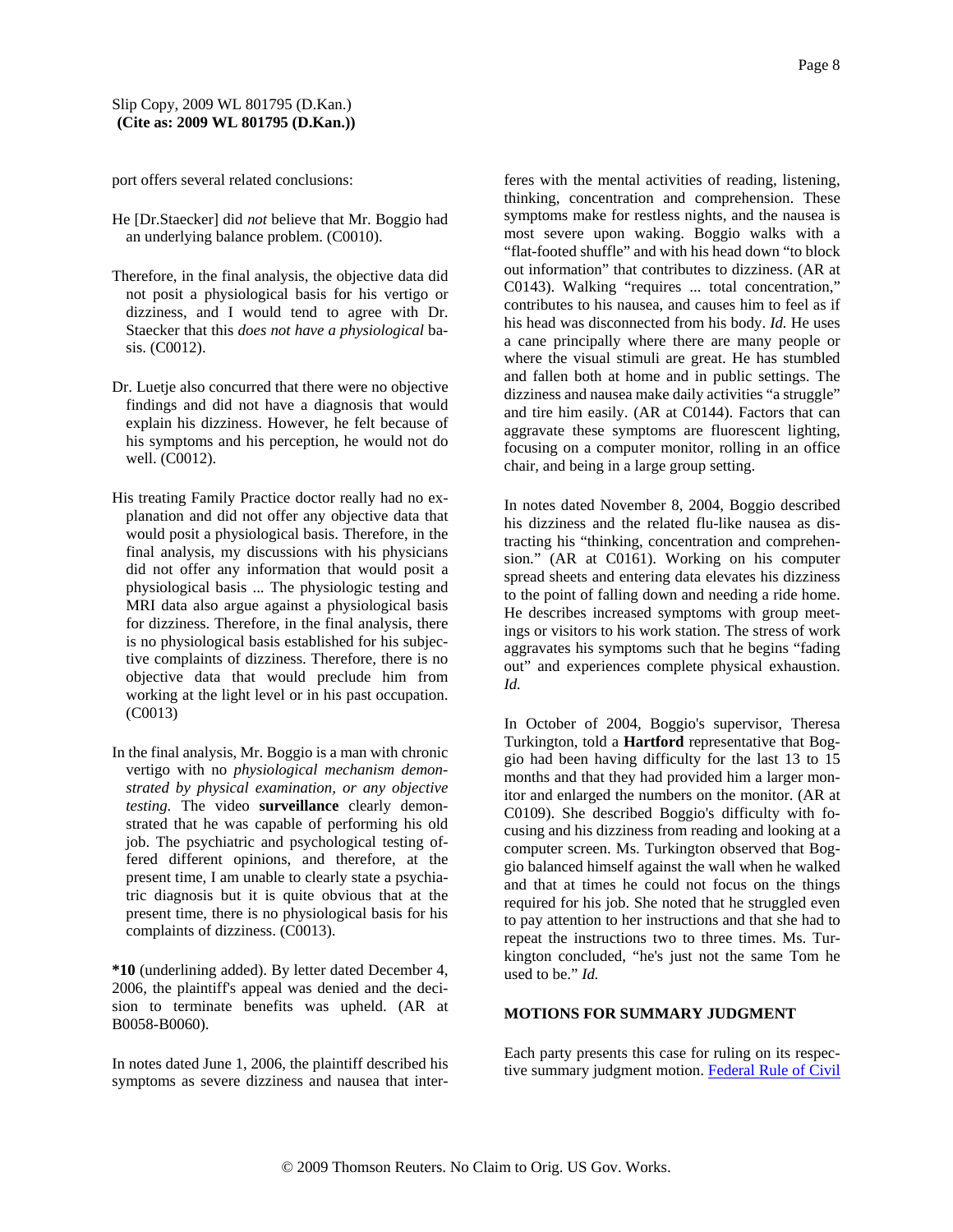Procedure 56(c) guides the court in its determination and permits the entry of summary judgment "if the pleadings, depositions, answers to interrogatories, and admissions on file, together with the affidavits, if any, show that there is no genuine issue as to any material fact and that the moving party is entitled to a judgment as a matter of law." Fed.R.Civ.P. 56(c). There are no genuine issues for trial if the record taken as a whole would not persuade a rational trier of fact to find for the nonmoving party. *Matsushita Elec. Indust. Co. v. Zenith Radio Corp.,* 475 U.S. 574, 587 (1986). In applying this standard, "[a]ll inferences arising from the record before us must be drawn and indulged in favor of the [nonmovant]." *Stinnett v. Safeway, Inc.,* 337 F.3d 1213, 1216 (10th Cir.2003) (internal quotation marks omitted). Conclusory allegations alone cannot defeat a properly supported motion for summary judgment. *White v. York Intern. Corp.,* 45 F .3d 357, 363 (10th Cir.1995). The nonmovant's "evidence, including testimony, must be based on more than mere speculation, conjecture, or surmise." *Bones v. Honeywell Intern., Inc.,* 366 F.3d 869, 875 (10th Cir.2004).

## **STANDARD OF REVIEW**

**\*11** Deciding on the correct standard of review is the first order of business in reviewing **Hartford's** decision to terminate benefits. "A denial of benefits covered by ERISA 'is to be reviewed under a *de novo* standard unless the benefit plan gives the administrator or fiduciary discretionary authority to determine eligibility for benefits or to construe the terms of the plan.' " *Flinders v. Workforce Stabilization Plan of Phillips Petroleum Co.,* 491 F.3d 1180, 1187 (10th Cir.2007) (quoting *Firestone Tire and Rubber Co. v. Bruch,* 489 U.S. 101, 115 (1989)). When such discretionary authority has been bestowed, the decision to deny benefits is reviewed under the more deferential standard of arbitrary and capricious, that is, whether the plan's interpretation "was reasonable and made in good faith." *Id.* (citation and quotation omitted). In this circuit, arbitrary and capricious is "interchangeable" with abuse of discretion. *Weber v. GE Group Life Assur. Co.,* 541 F.3d 1002, 1010 n. 10 (10th Cir.2008)

The plan administrator's decision is not always afforded full deference:

However, we dial back our deference if "a benefit plan

gives discretion to an administrator or fiduciary who is operating under a conflict of interest." *Metro. Life Ins. Co. v. Glenn,* --- U.S. ----, 128 S.Ct. 2343, 2348, 171 L.Ed.2d 299 (2008) (quoting *Firestone,* 489 U.S. at 115, 109 S.Ct. 948). In such a situation, that "conflict should be weighed as a factor in determining whether there is an abuse of discretion." *Id.* at 2350 (internal quotation marks omitted) (quoting *Firestone,* 489 U.S. at 115, 109 S.Ct. 948); *see also Flinders,* 491 F.3d at 1189-90. To incorporate this factor, we have "crafted a 'sliding scale approach' where the 'reviewing court will always apply an arbitrary and capricious standard, but [will] decrease the level of deference given ... in proportion to the seriousness of the conflict.' " *Flinders,* 491 F.3d at 1190 (quoting *Chambers v. Family Health Plan Corp.,* 100 F.3d 818, 825-26 (10th Cir.1996)). This approach mirrors the *Glenn* Court's method of accounting for the conflict-of-interest factor. *See Glenn,* 128 S.Ct. at 2351-52 (explaining that factor should prove more or less important depending on the conflict of interest's magnitude).

*Weber v. GE Group Life Assur. Co.,* 541 F.3d at 1010-11 (footnote omitted). The Supreme Court in *Glenn* discounted any need for "special burden-of-proof rules, or other special procedural or evidentiary rules" to account for this "conflict" factor. 129 S.Ct. at 2351. Instead, the Court favored treating the conflict as just one of the relevant factors to be balanced and according it importance based on the likelihood it "affected the benefits decision." *Id.* In *Weber,* the Tenth Circuit described its approach of a sliding scale of deference "in proportion to the seriousness of the conflict" as one that "mirrors the *Glenn* Court's method of accounting for the conflict-of-interest factor." 541 F.3d at 1010-11 (quotation and citations omitted).

**\*12** As the GDP claims administrator, **Hartford** is a plan fiduciary "hav[ing] discretionary authority to interpret the terms of the Plan and to determine eligibility for and entitlement to benefits in accordance with the plan." (AR at A0037). This discretionary authority triggers the arbitrary and capricious standard of review. Because **Hartford** is both the insurer/payer and claims administrator, it "operates under a conflict of interest in this case." *Weber,* 541 F.3d at 1011 (citing *Glenn,* 128 S.Ct. at 2349-50). Consequently, the court will "employ the arbitrary and capricious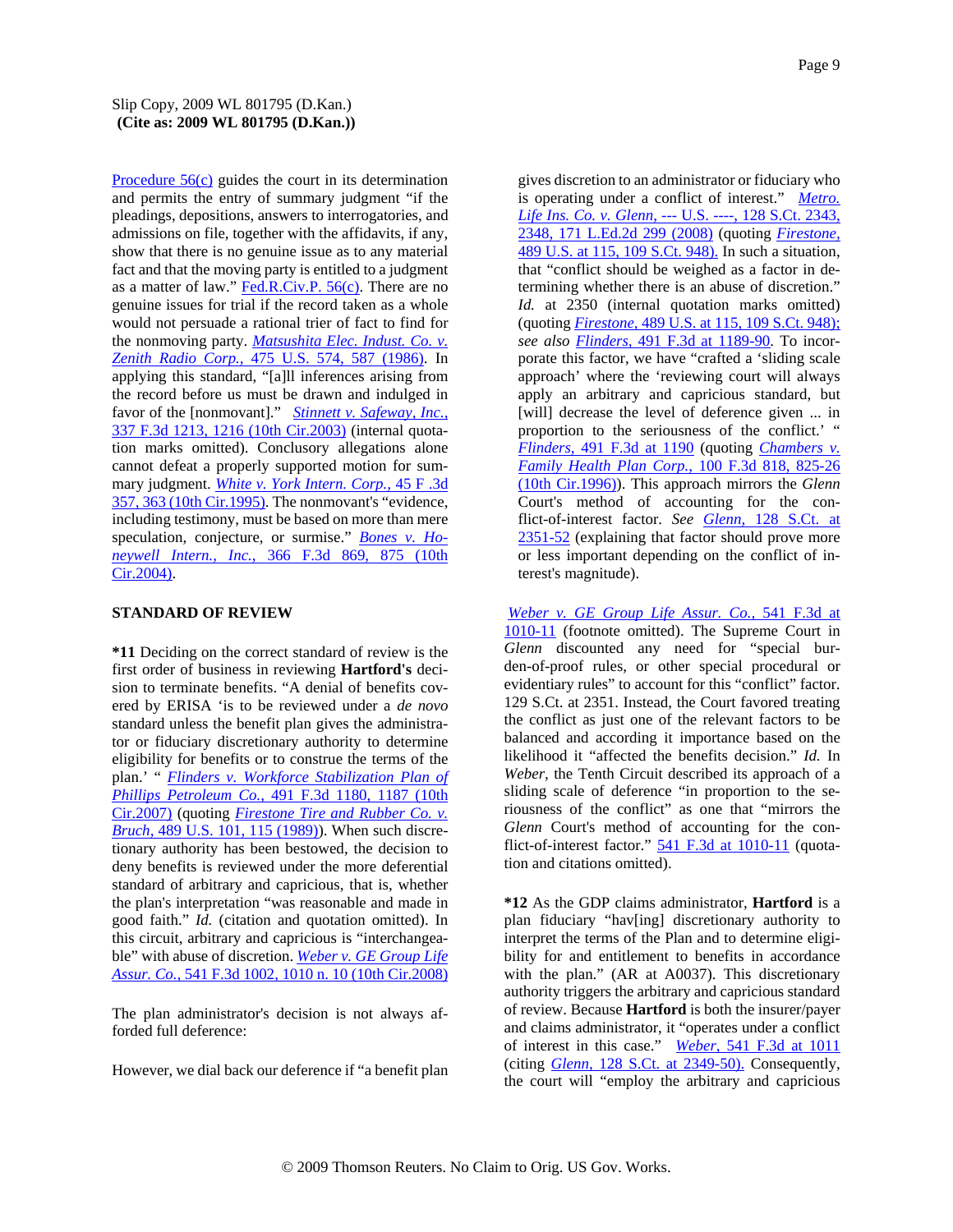standard, but ... weigh ... [ **Hartford's**] conflict of interest as a factor in determining the lawfulness of the benefits denial." *Id.* When a conflict of interest exists, the reviewing court must "take a hard look at the evidence and arguments presented to the plan administrator to ensure that the decision was a reasoned application of the terms of the plan to the particular case, untainted by the conflict of interest." *DeGrado v. Jefferson Pilot Financial Ins. Co.,* 451 F.3d 1161, 1168 (10th Cir.2006) (quotation and citation omitted).

A decision is arbitrary and capricious if not supported by substantial evidence. *Adamson v. Unum Life Ins. Co. America,* 455 F.3d 1209, 1212 (10th Cir.2006). On this point, the Tenth Circuit has added:

Substantial evidence is of the sort that a reasonable mind could accept as sufficient to support a conclusion. Substantial evidence means more than a scintilla, of course, yet less than a preponderance. The subtantiality of the evidence is evaluated against the backdrop of the administrative record as a whole.

*Id.* (citations omitted). "In determining whether the evidence in support of the administrator's decision is substantial, we must take into account whatever in the record fairly detracts from its weight." *Caldwell v. Life Ins. Co. of North America,* 287 F.3d 1276, 1282 (10th Cir.2002) (quotation and citations omitted).

In its review, the court looks only at "the evidence and arguments that appear in the administrative record." *Flinders,* 491 F.3d at 1180 (citations omitted). Thus, the reviewing court considers "only the rationale asserted by the plan administrator in the administrative record and determine[s] whether the decision, based on the asserted rationale, was arbitrary and capricious." *Id.* The rationale on review is that which is "specifically articulated in the administrative record as the basis for denying a claim." *Id.* The decision on review is **Hartford's** termination of benefits as of December 2005 based on all evidence found in the administrative record and based on the decisions and rationale found in **Hartford's** written decisions through the conclusion of the administrative appeal process on December 4, 2006. (AR at B0058).

Federal courts do not "function as substitute plan administrators" in their federal review of benefit de-

nials under ERISA. *Jewell v. Life Ins. Co. of North America,* 508 F.3d 1303, 1308 (10th Cir.2007), *cert. denied,* 128 S.Ct. 2872 (2008). Thus, "the best way for a district court to implement ERISA's purposes in this context is ordinarily to restrict de novo review to the administrative record compiled during the claim administration process, instead of taking new evidence, hearing witnesses, and the like." *Id.* (quotation and citaton omitted).

## **ARGUMENTS AND ANALYSIS**

**\*13** This ERISA case is particularly close and difficult. The medical record is extensive but inconclusive as to etiology. None of the examining physicians doubted the credibility of Boggio's perceived problems with dizziness and balance, and most recognized a likely psychological component that contributed to the subjective severity of the complaints. The treating physicians made numerous referrals to various specialists who performed the relevant diagnostic medical tests and evaluated the results. Despite all these efforts, the record is devoid of a diagnosed physiological condition that explains the source of the plaintiff's severe complaints of dizziness. As for the physicians retained by **Hartford**, none of them accepted Boggio's complaints as credible, largely because they found his complaints inconsistent with the medical testing for a physiological explanation and because of the video **surveillance** made during a two-day investigation that showed some of Boggio's physical activities. The tipping point in this close case has certainly been influenced by recent case law concerning the procedure and weight to be given such factors as the conflict of interest and the SSA determination. For the reasons more fully discussed below, the court determines that **Hartford's** decision to terminate benefits was arbitrary and capricious.

#### *Conflict of Interest and SSA Determination*

As noted above, the Supreme Court in *Glenn* clarified that a conflict of interest exists when the plan administrator both evaluates the claim for benefits and pays it and that this conflict still exists when employer's insurance company is the administrator. 128 S.Ct. at 2348-50. This conflict of interest is a factor to be weighed along with other "case-specific factors." *Id.* at 2351. "[A]ny one factor will act as a tiebreaker when the other factors are closely balanced, the degree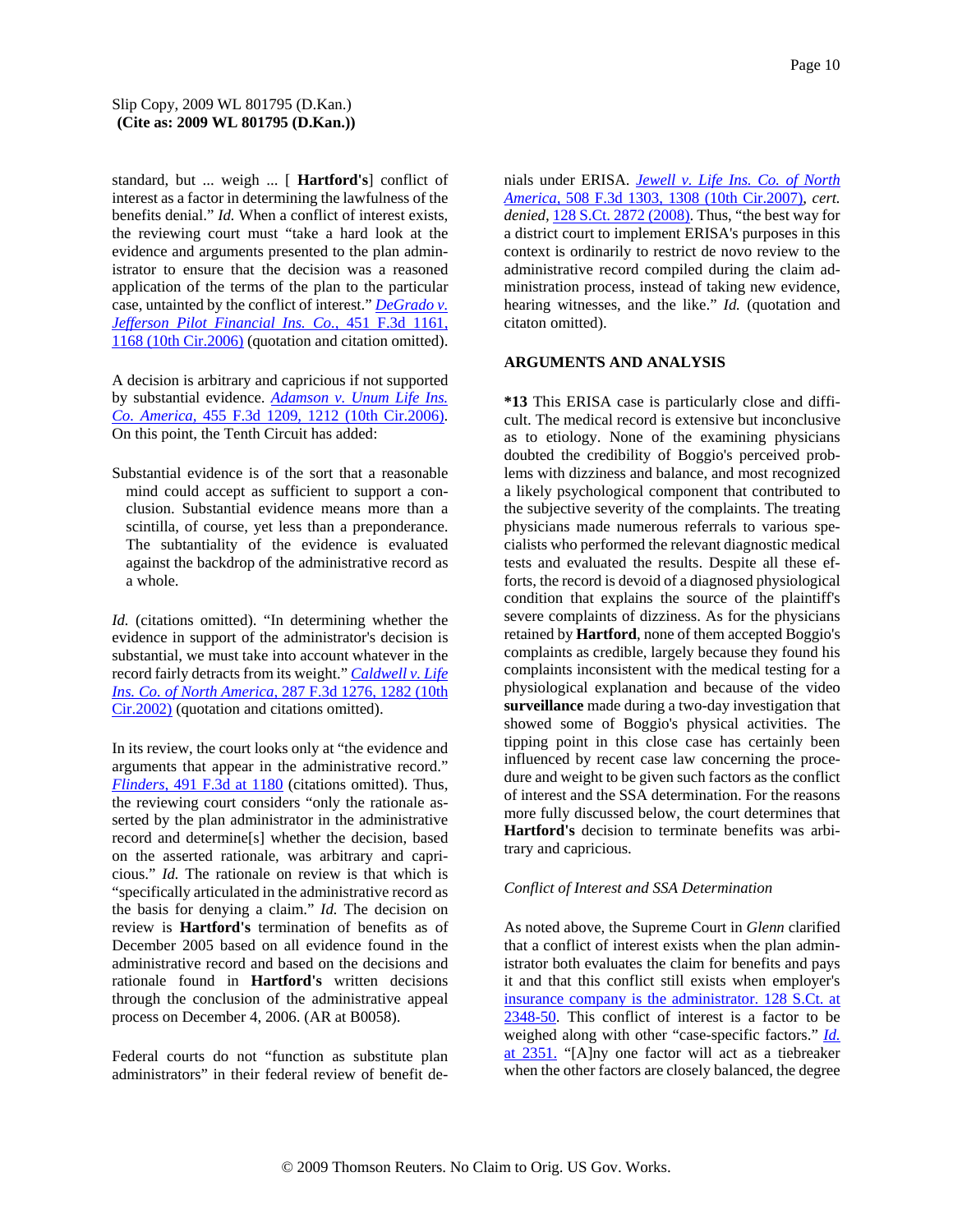of closeness depending upon the tiebreaking factor's inherent or case-specific importance." *Id.* The relative importance of the conflict-of-interest factor increases "where circumstances suggest a higher likelihood that it affected the benefits decision." *Id.* The Court noted that evidence relevant in this regard would include a "history of biased claims administration" or measures "to reduce potential bias or to promote accuracy." *Id.*

Neither party offers any additional evidence of bias similar to that specifically identified in *Glenn.* The plaintiff complains that **Hartford** relied on the opinions of its consulting physicians who never examined Boggio and largely discredited the opinions of the treating physicians who clinically examined Boggio and observed his balance problems. The Sixth Circuit "has observed that when a plan administrator both decides claims and pays benefits, it has a 'clear incentive' to contract with consultants who are 'inclined to find' that a claimant is not entitled to benefits." *DeLisle v. Sun Life Assurance Co. of Canada,* --- F.3d ----, 2009 WL 529171 at \*3 (6th Cir. Mar. 4, 2009). The administrative record certainly confirms that the consulting physicians gave little credit to what the examining physicians observed as part of their clinical examinations and chose instead to focus on the medical testing results that failed to supply an etiology to explain the seriousness of the plaintiff's dizziness complaints.

**\*14** Boggio argues that **Hartford** acted arbitrarily and capriciously not only because of a conflict of interest but because of its failure to consider and account for the SSA **disability** finding. The Supreme Court in *Glenn* found that the Sixth Circuit did accord some weight to the conflict factor but "focused more heavily on other factors":

In particular, the court found questionable the fact that MetLife had encouraged Glenn to argue to the Social Security Administration that she could do no work, received the bulk of the benefits of her success in doing so (the remainder going to the lawyers it recommended), and then ignored the agency's finding in concluding that Glenn could in fact do sedentary work. This course of events was not only an important factor in its own right (because it suggested procedural unreasonableness), but also would have justified the court in giving more weight to the conflict (because MetLife's seemingly inconsistent positions were both financially advantageous). And the court furthermore observed that MetLife had emphasized a certain medical report that favored a denial of benefits, had deemphasized certain other reports that suggested a contrary conclusion, and had failed to provide its independent vocational and medical experts with all of the relevant evidence. All these serious concerns, taken together with some degree of conflicting interests on MetLife's part, led the court to set aside Met-LIfe's discretionary decision. We can find nothing improper in the way in which the court conducted its review.

*Id.* at 2352 (citations omitted). Boggio points to the GDP that required him to supply proof that he had "applied for other Deductible Income Benefits such as Workers' Compensation or Social Security *Disability* Benefits." (AR at A0033). In November of 2004, he notified **Hartford** that the SSA had determined that he was disabled as of April 23, 2004, and that he would be entitled to benefits beginning in October of 2004. (AR at C0720-21). Boggio argues that **Hartford** has financially benefitted from the offset of the Social Security **disability** benefits but that **Hartford** ignored the agency determination.

In a recent unpublished decision, the Tenth Circuit found the Supreme Court's approach in *Glenn* "more pertinent" than its prior general rule of simply recognizing without discussing the different standards involved in the two determinations, SSA and ERISA. *Brown v. Hartford Life Ins. Co.,* 301 Fed. Appx. 772, 2008 WL 5102279 (10th Cir. Dec. 5, 2008). Relying on *Glenn,* the panel discussed the importance of this factor and its consideration on review:

- **Hartford** similarly benefitted financially from the SSA's determination that Mr. Bown was unable to do any work and should therefore receive SSD. But when Mr. Brown brought this determination to **Hartford's** attention, it merely stated:
- "We also considered the fact that Mr. Brown was approved for Social Security **Disability** (SSD) benefits. The SSD decision is based on specific established rulings, and is not binding on The **Hartford**, as we must administer his claim based on our policy language and the medical documentation available to us.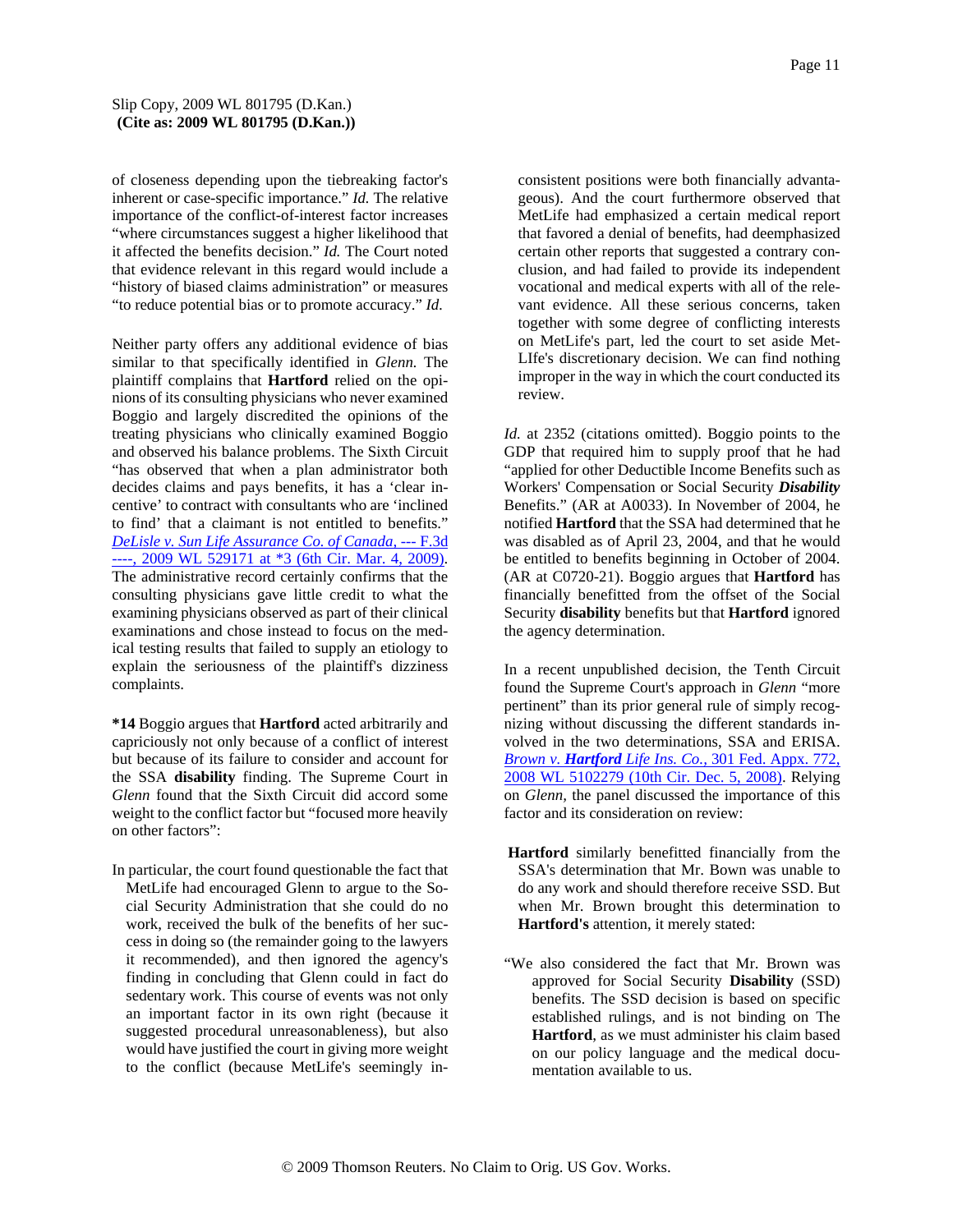**\*15** Aplt.App. at 32.

**Hartford's** discussion of this point was conclusory; it provided no specific discussion of how the rationale for the SSA's decision, or the evidence the SSA considered, differed from its own policy criteria or the medical documentation it considered in rejecting Mr. Brown's claim. A reviewing court should have factored the inconsistency created by **Hartford's** instructing Mr. Brown to apply for SSD and reaping the benefits of his successful determination, then summarily rejecting the evidentiary value of that determination almost without comment, into its determination of whether **Hartford** acted arbitrarily and capriciously in denying benefits. *See Glenn,* 128 S.Ct. at 2352.

301 Fed. Appx. 772, 2008 WL 6102279, at \*3. The Sixth Circuit has formulated a similar rule:

Although there is no technical requirement to explicitly distinguish a favorable Social Security determination in every case,

[i]f the plan administrator (1) encourages the applicant to apply for Social Security **disability** payments; (2) financially benefits from the applicant's receipt of Social Security; and then (3) fails to explain why it is taking a position different from the SSA on the question of **disability**, the reviewing court should weigh this in favor of a finding that the decision was arbitrary and capricious.

# *Bennett v. Kemper Nat'l Servs.,* 514 F.3d 547, 554 (6th Cir.2008).

... Only one of Sun Life's file reviewers even acknowledged in his report that he was aware of the Social Security determination. Even though Sun Life did not have the opinion accompanying the notice of award, it still was well aware of the uniform federal standard that applies to Social Security claims. Sun Life's silence here does not make its denial arbitrary per se, but is among those "serious concerns" that, "taken with some degree of conflicting interests," provide a proper basis for concluding that the administrator abused its discretion. *See Glenn,* 128 S.Ct. at 2352.

# *DeLisle v. Sun Life Assurance Co. of Canada,* 2009 WL 529171 at \*4.

The administrative record shows **Hartford** was aware of the SSA determination and benefitted from its offset. (AR at C0098). **Hartford** never mentions the award of SSA **disability** benefits in any of its decisions. There is nothing in the administrative record to show that any evidentiary value was attached to the award or that it was even considered. While the SSA decision was not in the administrative record, **Hartford** certainly knew "the uniform federal standard that applies to Social Security claims." *Delisle,* 2009 WL 529171 at \*4. **Hartford's** failure to consider the SSA decision is a "serious concern" considered along with **Hartford's** conflict of interest, and together they offer a substantial basis for questioning whether **Hartford** abused its discretion in terminating Boggio's benefits. *Id.* (quoting and citing *Glenn,* 128 S.Ct. at 2352).

## *Objective Medical Findings*

**\*16** The GDP requires a claimant to offer "objective medical findings" in support of the claimed **disability**. (AR at A0033). The plan defines objective medical findings to "include but are not limited to tests, procedures, or clinical examinations standardly accepted in the practice of medicine." *Id.* The plaintiff contends **Hartford** was arbitrary and capricious in terminating benefits in reliance on the opinions of consulting physicians who never examined him and who rejected the clinical examinations of treating physicians because the medical testing did not establish a cause for the severity of the subjective complaints. In its final decision on appellate review, **Hartford** quoted the following as the opinion of the consulting physician, Dr. Randall King:

"there is no information that would clearly objectively support functional limitations. The video **surveillance** obviously did not document any vestibular dysfunction. Therefore, there are no objective findings from examination by the physicians, any physiological testing, any radiographic evidence, or **surveillance** data that would support a physiological basis for limitations."

(AR at B0060).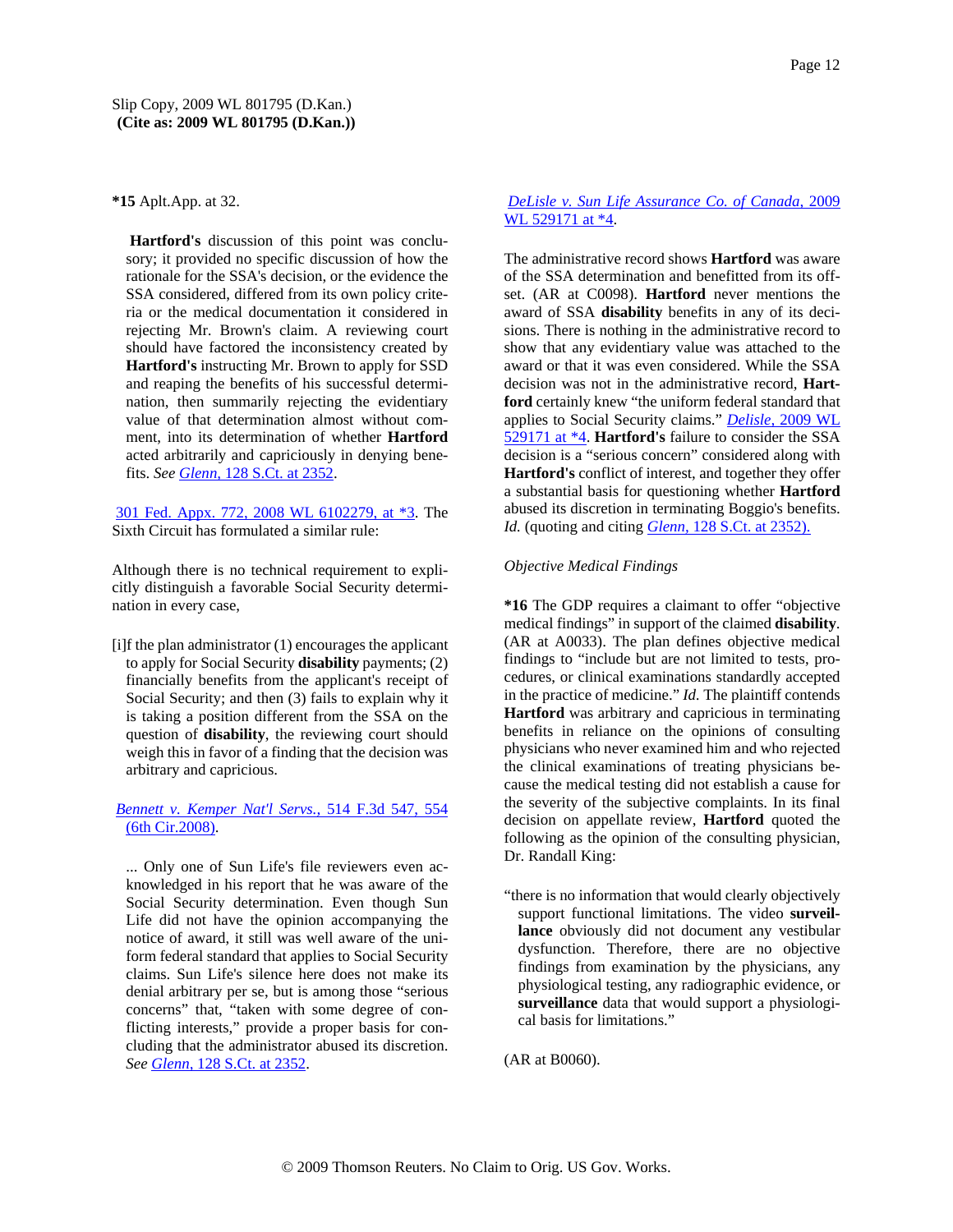The administrative record includes clinical examinations of the plaintiff that sustain his subjective complaints of dizziness and disequilibrium. From Dr. Mahon who was the plaintiff's primary care physician making the referrals, to the therapist who performed the plaintiff's vestibular rehabilitation, to Dr. Hinrich Staecker at KUMC, each examined the plaintiff and found a balance problem or impairment. **Hartford's** last consulting physician, Dr. Randall King, misstated Dr. Staecker's findings in this regard. In his report, Dr. Staecker wrote: "Posturography today shows high variability, *possibly consistent with a physiologic balance behavior.* I *do believe* that Mr. Boggio has an underlying balance problem, however, I believe he *may be suffering* from a conversion type disorder that is causing him to have *excessive responses to his vestibular problem.*" (AR at C0134, C0136 (underlining added)). Dr. King, however, summarized Dr. Staecker's report as saying: "His posturography demonstrated high variability, possibly consistent with a physiological balance behavior. He *did not believe* that Mr. Boggio had an underlying balance problem. He believed that he *was suffering* from **conversion-type disorder** that was causing him excessive response to his vestibular problem." (AR at C0010). Dr. King built upon this misreading by opining that: "Therefore, in the final analysis, the objective data did not posit a physiological basis for his vertigo or dizziness, and I would tend to agree with Dr. Staecker that this *does not have a physiological basis.*" (AR at C0012 (underlining added)). **Hartford** certainly was less than critical in its reliance on Dr. King's opinion in light of the GDP's definition of "objective medical evidence" and Dr. King's apparent misreading of Dr. Staecker's medical reports.

## *Surveillance Recordings*

**\*17 Hartford** terminated benefits in December of 2005 based principally on the consulting opinion of Dr. Mercer and the **surveillance** investigation. The administrative record does not show that Dr. Mercer received any new medical records other than those which had been considered by **Hartford's** prior consulting physician, Dr. Redfelt. Dr. Mercer did speak with Dr. Mahon and reviewed the **surveillance** recording. From his review of the medical tests, Dr. Mercer finds that "[t]he minimal findings noted are nonspecific and do not allow determination of a peripheral versus central cause for his dizziness/disequalibrium symptoms." (AR at C0353). Dr. Mercer then contrasts Boggio's reported symptoms with Boggio's activities found on the **surveillance** recording. Dr. Mercer opines the video shows Boggio to walk and bend "without imbalance." (AR at C0353). From the lack of any significant abnormality revealed in medical testing and the "inconsistencies between self-reported capabilities versus those observed on video **surveillance**, as well as the references to psychological overlay, the subjective symptoms substantially exceed objective findings and are of questionable reliability." *Id.* at C0353-C0354. In short, while Dr. Redfelt, a consulting otolaryngologist, agreed with the assessment of the treating otolaryngologist, Dr. Luetje, Dr. Mercer, the consulting neurologist, reached a different conclusion after reviewing the same medical records and watching less than thirty minutes of **surveillance** recordings made over a two-day period in September of 2006.

**Hartford's** other consulting physicians, the otolaryngologist, Dr. Issac Bloch, and the neurologist, Dr. Randall King, likewise placed significant weight on the **surveillance** recording. Dr. Bloch considered the investigative report to be "most revealing" and to show the plaintiff "partaking in all of his activities without any sense of hesitancy or restriction." (AR at C0243). According to Dr. Block, Boggio "walks quite smoothly without any hesitancy or instability" and is observed "walking into a building with a female who is holding onto his arm for apparent support." (AR at C0242). In Dr. King's report, he writes that the video **surveillance** document's Boggio "walking in a normal manner." (AR at C0011).

There are several troubling circumstances with the defendant's use and reliance on the video **surveillance**. First, the plaintiff correctly notes that neither the video nor the investigative report shows the plaintiff engaged in daily activities comparable to his former job for an eight-hour period. In describing his symptoms, the plaintiff admits that walking is part of his daily activity even though it causes him nausea and dizziness. "Sometimes I try and walk quickly just to get it over with because it is not a pleasurable experience." (AR at C0143). The video does not establish that the plaintiff was free of dizziness while walking or that the plaintiff would not experience dizziness while reading or working on a computer. At most, the video is a snapshot illustrating the plaintiff's physical abilities over a short period of time and is "only weakly probative of ... the ability to work an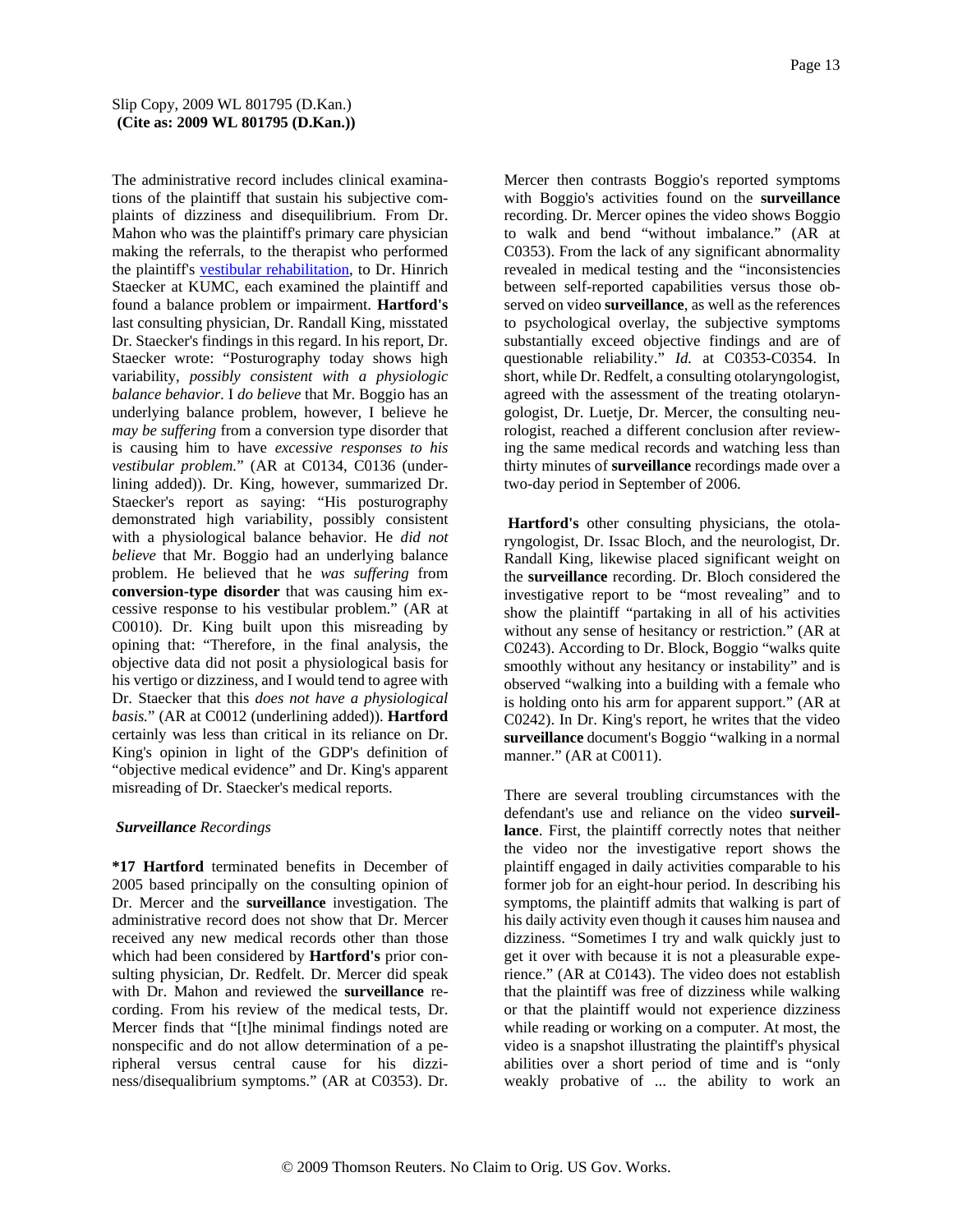## Slip Copy, 2009 WL 801795 (D.Kan.) **(Cite as: 2009 WL 801795 (D.Kan.))**

eight-hour day." *Niles v. American Airlines, Inc.,* 563 F.Supp.2d 1208, 1223 (D.Kan.2008). While the video shows the plaintiff engaged in activities that he had described as causing him dizziness and nausea, the video does not prove the plaintiff was symptom-free. It only shows that the plaintiff was willing to engage in those activities, at least for brief periods of time, and that the plaintiff's actions did not manifest signs of severe dizziness or nausea during those brief periods.

**\*18** Second, the plaintiff submitted to **Hartford** his analysis of the **surveillance** recording pointing out how he walks with head leaning forward and looking downward most of the time to limit his visual input. (AR at C0185). He notes how his walk is often a flat-footed shuffle to keep his stability. *Id.* He further notes how he awkwardly carries his left arm away from his body at one point to keep his balance. *Id.* There is nothing of record to show that the consulting physicians were ever provided or considered the plaintiff's notes offering his explanation of the video **surveillance**.

Third, the court has reviewed the **surveillance** recording, and it does not show the plaintiff at all times walking normally and without hesitancy or instability. There are a couple instances in the film when the plaintiff's gait is plainly guarded and uneven and when his arm is extended unnaturally as if to maintain balance. The video captures Boggio walking slower at times and walking with a flat-footed shuffle and his head bent over as if looking down. Additionally, the video is inconclusive in showing whether Boggio assisted or helped his former girlfriend, whether she was helping him, or whether they were simply walking together.

Finally, **Hartford** supplied this video **surveillance** to the physicians as evidence to assess the plaintiff's capacity for physical activities. The consulting physicians plainly considered and used the recording for that purpose and also to assess the reliability of Boggio's subjective complaints. Significantly, the reports of the consulting physicians do not reveal that **Hartford** informed them of what the plaintiff's supervisor had observed about the plaintiff's condition over a period of thirteen to fifteen months. In October of 2004, the plaintiff's supervisor, Ms. Turkington told the **Hartford** claim representative:

She states he [Boggio] has been having this problem for about 13 to 15 months. She states that they tried to get him a larger screen computer (19 inch), and to enlarge the letter on the screen. She states that the he (sic) was doing expenses from the field people (working on a spread sheet with a lot of numbers), can't tuen (sic), look down or up, can't focus on what he's doing. She states that when he walks, he holds on to the cubicle and the walls. She states that his balance is so bad. She states that he cannot see to function to do what he's supposed to be doing. She states that he gets dizzy when reading and looking at the computer screen. She states that they don't have anything else for him to do. She states that the only thing that he is able to do is talk on the phone, and there is a small amount of the job that requires that, but no enough for him to just do that. She states that it takes him 2 to 3 times longer to do things than it should. She states that they had given him some assignments that they had to take away from him. She states that he can't cross reference things on a spreadsheet. She states that when you talk to him, he can't focus on what you are saying, and that he blinks his eyes a lot to try to focus. She states that she has to tell him things 2-3 times. She states that "he's just not the same Tom he used to be."

**\*19** (AR at C0109). In March of 2005, Ms. Turkington discussed the plaintiff's condition again with a **Hartford** claim representative:

Theresa also discussed ee condition while working-she said that his work started to regress when he went out initially. She said his duties were mostly done while sitting at a computer and he could hardly look at the screen. Also he was not able to walk w/o holding onto the walls. She did not know how he was able to drive the short distance from work to home. She also said that there were times when someone would have to drive him home. She said she did not know what type of job he would be able to do since he had trouble walking and had trouble just sitting working on the computer.

(AR at C0090). It is certainly troubling that **Hartford** and its consulting physicians accorded substantial weight to a **surveillance** recording of less than thirty minutes and an investigative report from two days of **surveillance** but completely ignored the observations of the plaintiff's supervisor made after months of daily contact with Boggio at the workplace. The administrative record does not indicate that **Hartford** ever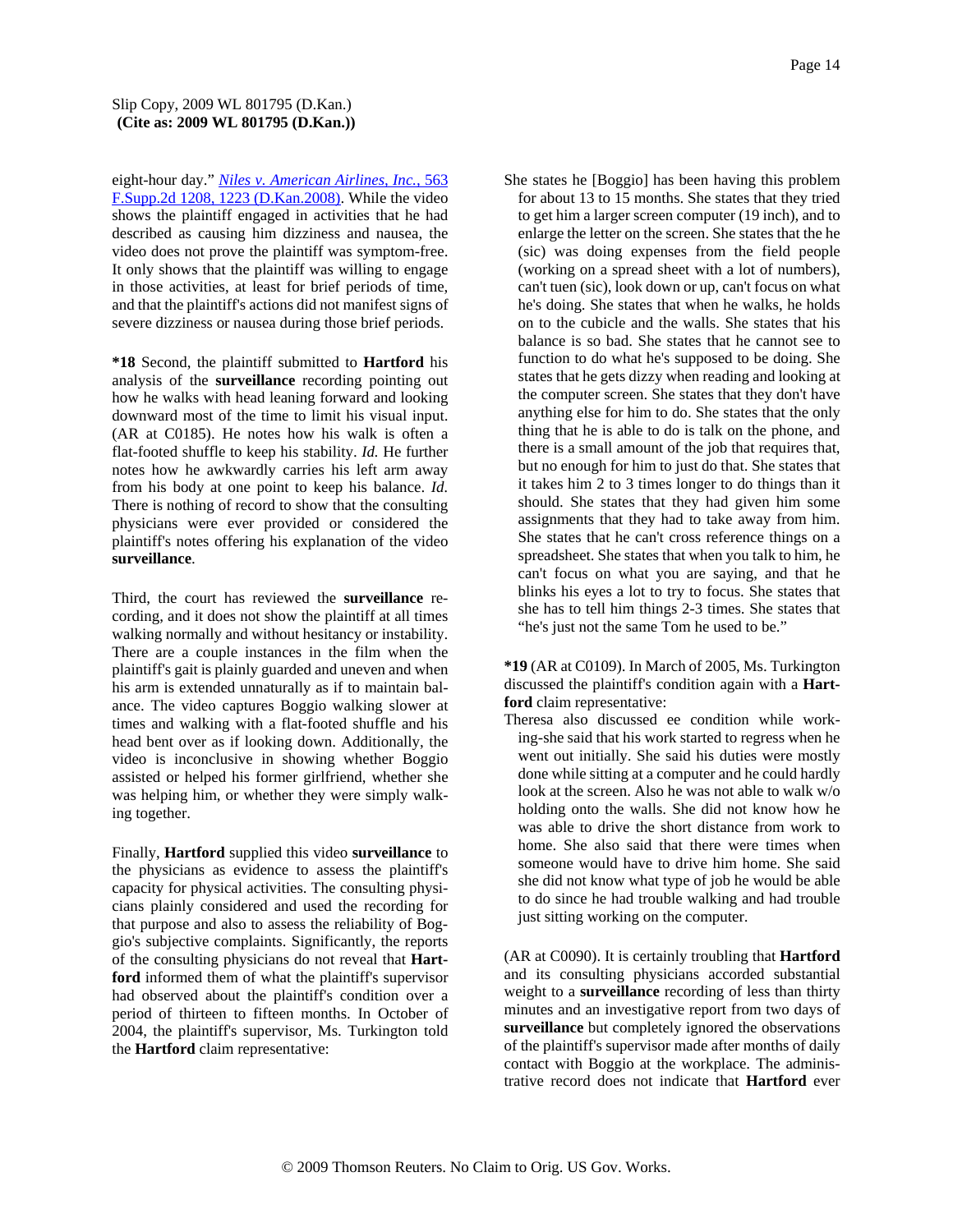informed its consulting physicians of the supervisor's statements. If it is important and relevant for physicians to consider how the claimant physically handled some of the challenges of daily living during a two-day period, then the physicians should have been provided all the evidence that **Hartford** possessed in that regard, in particular, how the claimant handled the daily challenges of his job as observed over a period of months.

The court also would note that there is not substantial evidence to support **Hartford's** finding: "Your observed activities during the **surveillance** for a total of 8 hours and 31 minutes did not demonstrate that you had any vestibular dysfunction." (AR at B0060). Triad Investigation's report shows the plaintiff was away from his residence on Sunday, September 25, 2005, for a total of 8 hours and 31 minutes. (AR at D0003). The report plainly shows the plaintiff was not under constant **surveillance** for eight hours and 31 minutes that day. During the morning hours while the plaintiff was at church, the investigator occasionally checked on the plaintiff while he was attending a class. At noon, the plaintiff left church, and the investigator lost visual contact of the plaintiff and did not resume **surveillance** until 5:30 p.m. when the plaintiff returned home and went inside.<sup>FN3</sup> Hartford has no evidence of the plaintiff being engaged in continuous activities for more than eight hours or for any period even approaching that length without an incident of a vestibular dysfunction.

> FN3. Notably, **Hartford** ignored Boggio's statement that he spent the remainder of the day at his mother's house. (AR at C0126).

## *Treating Physicians and Psychological Disorder*

Though not required to give special deference or weight to the opinions of treating physicians, **Hartford** may not arbitrarily refuse to credit the opinions. *See Black & Decker Disability Plan v. Nord,* 538 U.S. 822, 825 (2003). A plan administrator may discount a treating physician's report if unsupported by clinical data or medical documentation. *Grosvenor v. QWest Communications Intern.,* 191 Fed. Appx. 658, 2006 WL 2076804 at \*5 (10th Cir.2006); *Kimber v. Thiokol Corp.,* 196 F.3d 1092, 1099 (10th Cir.1999).

**\*20** The treating physicians, including Dr. Staecker,

opined that the plaintiff has a disequilibrium or balance problem. The same physicians candidly recognized that the medical testing failed to establish a diagnosis of a physiological cause that would explain the severity of the plaintiff's symptoms. The consulting and treating physicians largely agreed that the disabling severity of Boggio's symptoms was not proved and could not be explained solely from the objective medical testing. None of the physicians, however, were of the opinion that the lack of objective medical testing necessarily ruled out any possibility of a physical balance problem or meant the plaintiff was not experiencing any such balance problem. Instead, several of the consulting physicians recognized the likelihood that Boggio may be suffering from depression and/or a psychological disorder which contributed to the balance problem. The treating physicians also offered the same likelihood as explaining why Boggio was coping so poorly with his balance problem. The difference between the groups is that the consulting physicians who did not examine Boggio concluded from the lack of objective medical testing and from the short video **surveillance** recording that his complaints were largely unreliable and questionable, that the opinions of the treating physicians could not be credited beyond Boggio's credibility, and that the evidence of a psychological disorder was inconclusive.

Other than as an indicator of bias, the court cannot attach much more legal significance to a plan administrator's decision to have its consultants evaluate a case involving subjective complaints from the medical records alone. Additional evidence of bias is found, however, in the failure of **Hartford** and its consulting physician, Dr. Randall King, to credit or even mention the explanation given by Dr. Mahon, a treating physician, for believing the plaintiff:

You [Dr. Mahon] stated you had not been able to explain his [Boggio's] dizziness, and therefore, sent him off for an evaluation and, in fact, he had been by Dr. Heisler, who did not think that psychotropic medications would help. I stated that it was clear that he did not think psychotropic medications would help but if in fact he has a conversion disorder that we would not expect psychotropic medicines to help a conversion disorder. You stated that essentially you had tried to work this individual up. You had sent him to a couple specialists. At the present time, you were not certain of his diagnosis,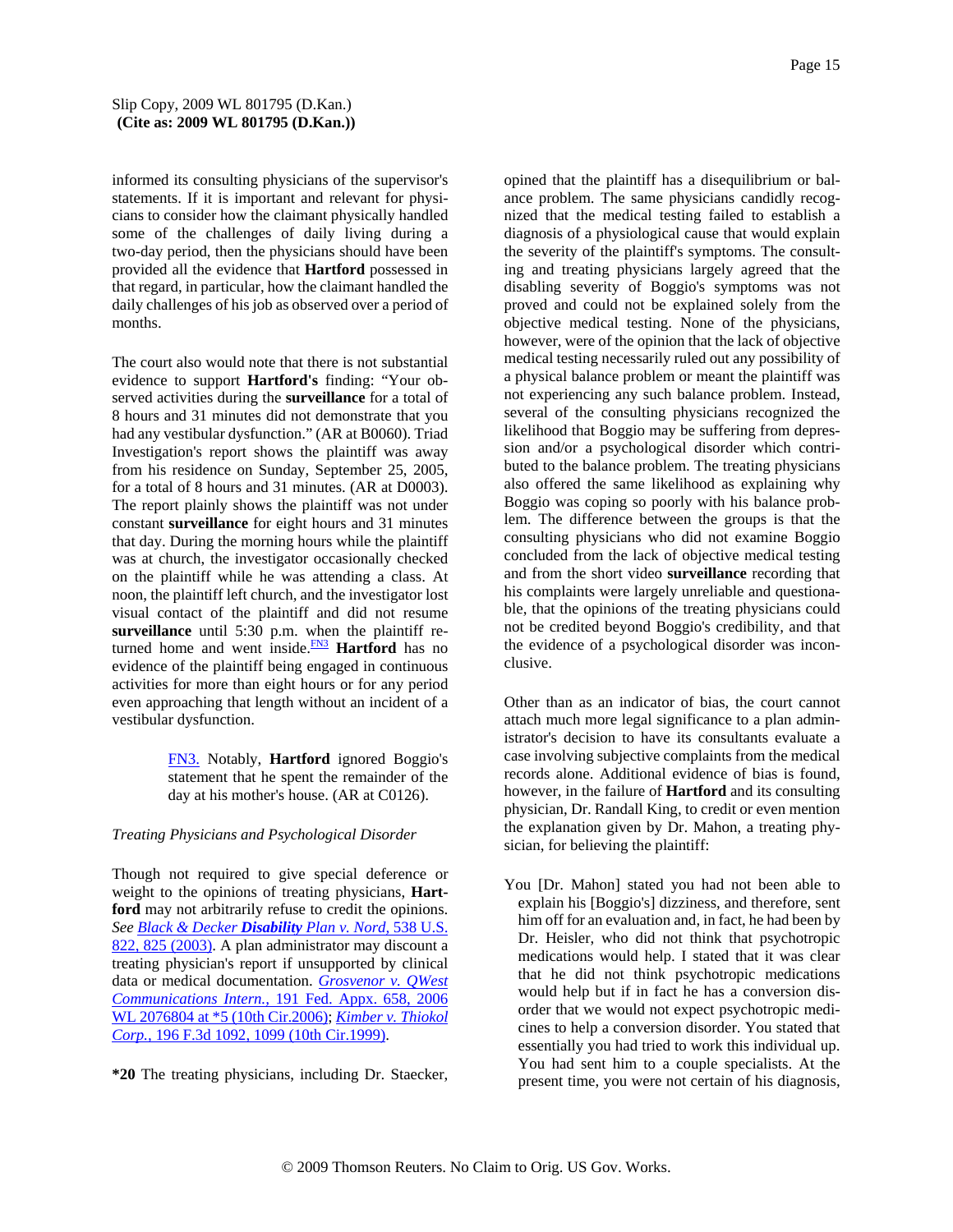but because of his symptoms that he related, you did not believe he would be capable of working. If asked if you believed that he was a person who would tend to embellish or you thought he was a pretty reliable person. You stated that prior to the dizziness, he had been an individual who did not miss work very frequently and seemed to you to be a person who accurately described his symptoms and you had not seen anything in your experience that would suggest that he would be malingering or tend to embellish.

**\*21** (AR at C0018-10019). Thus, Dr. Mahon's acceptance of the plaintiff's symptoms was not just something expected or required of a treating physician, but it was based also on his personal knowledge of the plaintiff gained from years of providing family medical care. *Cf. Maniatty v. UnumProvident Corp.,* 218 F.Supp.2d 500, 504 (S.D.N.Y.2002) ("it [is] not unreasonable for the administrator [of the benefits plan] to conclude that the only material reason the treating physicians were reaching their diagnoses was based on their acceptance of plaintiff's subjective complaints: an acceptance more or less required of treating physicians, but by no means required of the administrator."), *aff'd,* 62 Fed. Appx. 413 (2nd Cir.), *cert. denied,* 540 U.S. 966 (2006).

This court is permitted to consider subjective, as well as objective, evidence of a plaintiff's **disability** in ERISA cases. *Ray v. UNUM Life Ins. Co. of America,* 224 Fed. Appx. 772, 786-787 (10th Cir.2007). In approving benefits for the plaintiff in July of 2005, the plan administrator plainly considered and credited the plaintiff's subjective complaints as reflected in Dr. Luetje's opinion and Dr. Redfelt's opinion that frequent head or eye movement in sedentary work would aggravate the plaintiff's disequilibrium and interfere with his ability to perform sedentary work. Both physicians also opined that psychological overlay contributed to the plaintiff's ability to cope with these feelings of disequilibrium. In its decision to terminate benefits in December of 2005, **Hartford** does not refer to any new objective medical testing done on the plaintiff between July and December. For that matter, **Hartford's** decision does not refer to any evidence of a diagnosed change in the plaintiff's condition. Rather, **Hartford** chose to revisit its decision and reconsider its credibility determinations with the aid of a new consulting physician who reviewed the same medical evidence but with the recently obtained **surveillance**

## recording.

After the termination of benefits, additional medical testing was done in June of 2006, but the results again failed to provide a physiological diagnosis to explain the severity of the plaintiff's subjective symptoms. Dr. Staecker with the KUMC, however, believed that plaintiff did have "an underlying balance problem" and that "he may be suffereing from a conversion type disorder that is causing him to have excessive responses to his vestibular problem." (AR at CO136). On Dr. Staecker's referral, Boggio was given a neuropsychological assessment, and the psychologist diagnosed an "undifferentiated somatoform disorder" an "anxiety disorder." (AR at C0063). The psychologist recommended "[p]sychological counseling with a cognitive-behavioral approach" and also a "psychiatric consultation to assist in selection of medication for attention and concentration." *Id.* A month later, Boggio was seen by Dr. Norman Heisler for a psychiatric consultation, and Dr. Heisler opined: "Overall, it *would not appear that his symptoms are primarily psychiatric* and I have not elected treatment. I did advise him to follow up with a neurologist with special expertise in this area or to return to ear, nose, and throat doctor." (AR at C0065 (underlining added)). Dr. Heisler did not prescribe any psychotropic medications as it was "not clear" they would alleviate the plaintiff's symptoms. *Id.*

**\*22 Hartford** referred to this evidence but characterized Dr. King's report as finding "that he was unable to clearly state whether or not there is a psychiatric basis due to the conflicting psychiatric and psychological testing however clearly stated there is not a physiological basis for your complaints of chronic dizziness." (AR at B0060). Dr. King, however, reported, "it is likely that he has a conversion or somatoform-type disorder. I would also agree with Dr. Deutche that he has a somatoform disorder and anxiety." (AR at C0013). Dr. King recognized that from the data he could not state whether the plaintiff was malingering or suffering from somatoform disorder or a conversion disorder, so he "would defer to a psychiatrist or neuropsychologist." (AR at C0013). Thus, the court cannot find substantial evidence to support **Hartford's** finding: "As far as any psychiatric basis for impairment, the evidence is conflicting *however does not appear to be the cause of any functional impairment.*" (AR at B0060) (italics added).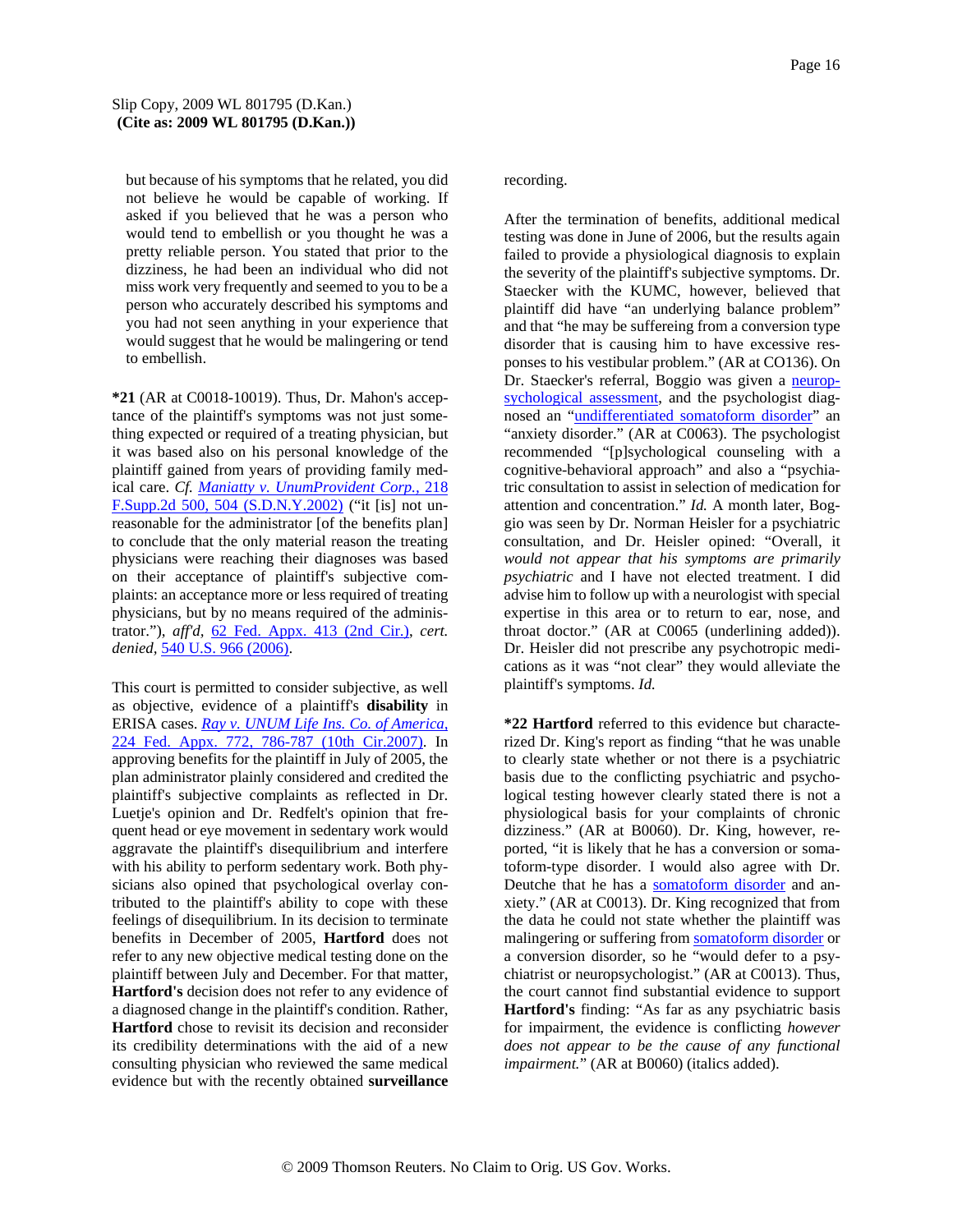### *Conclusion*

After considering all of the evidence outlined and discussed above, the court concludes that **Hartford's** decision to terminate Boggio's benefits was not a reasoned and principled application of its policy terms that was supported by substantial evidence. Besides having a conflict of interest, **Hartford** knew of the SSA **disability** determination, financially benefitted from Boggio's **disability** award, but never considered or explained why it was taking a different position and not attaching any evidentiary value to the award. In its final decision, **Hartford** largely credited the findings of Dr. King who employed a definition of "objective medical findings" that was narrower than the GDP and who misread and misapplied the reported findings of Dr. Staecker. **Hartford** and its consulting physicians attached undue weight to a **surveillance** recording that was probative, at best, in showing the severity of the plaintiff's symptoms while engaged in certain non-work related activities for brief periods. The administrative record shows the **surveillance** recording was principally the only new evidence considered by **Hartford** and its consulting physicians before terminating the plaintiff's benefits. Such reliance on the video recording indicates selective consideration of the record, for there is no mention of the plaintiff's notes explaining the video. Moreover, there is nothing in the record to explain why **Hartford** and its consulting physicians would place so much significance on a **surveillance** recording of less than thirty minutes and an investigative report based on less than five total hours of actual visual **surveillance** of the plaintiff's activities over a two-day period, while completely ignoring the statement of the plaintiff's supervisor made after months of daily contact with Boggio at the workplace. Contrary to **Hartford's** final decision, there is no substantial evidence that the plaintiff engaged in activities for a total of eight hours and 31 minutes without any vestibular dysfunction. Finally, the record is replete with evidence that the plaintiff suffers from a psychological disorder that interferes with his ability to cope with his balance problem. The opinion of Dr. Heisler certainly does not rule out this disorder being a contributing factor to the plaintiff's impairment. Considering all these factors together, the court is convinced that **Hartford's** decision to terminate benefits does not reflect a principled, deliberative reasoning process and, thus, is properly described as arbitrary and capricious.

**\*23** The plaintiff asks the court to retroactively reinstate benefits under the GDP from January 1, 2006. The court does not find the defendant to have argued a position on this issue in its opposition to the plaintiff's motion. The general rule is that a retroactive reinstatement is the proper remedy when "but for the plan administrator's arbitrary and capricious conduct, the claimant would have continued to receive the benefits" subject to all applicable set-offs (Social Security, Workers' Compensation, etc.) provided in the GDP. *See DeGrado v. Jefferson Pilot Financial Ins. Co.,* 451 F.3d at 1176 (quotation and citation omitted). The court has been presented with no arguments or reasons for concluding otherwise.

The plaintiff also asks for attorney's fees and costs pursuant to  $20$  U.S.C. § 1132(g)(1). The award of fees is determined upon five factors: "a party's culpability or bad faith; its ability to satisfy an award of fees; the deterrence value of an award; the number of plan participants affected by the case or the significance of the impact of the legal question involved; and the relative merits of the parties' positions. *Graham v. Hartford Life and Accident Ins. Co.,* 501 F.3d 1153, 1162 (10th Cir.2007) (quotation and citation omitted), *cert. denied,* 128 S.Ct. 1650 (2008). The Tenth Circuit gives some "weight to prevailing party status, even though ... the ERISA attorney's fees provision is not expressly directed at prevailing parties." *Id.*

The weight of the factors does not favor an award of fees and costs. As discussed above, the medical testing failed to provide an etiology for the plaintiff's severe symptoms which justified **Hartford** taking a closer look. Its retention of numerous consulting physicians certainly suggests good faith, even though **Hartford** did encourage a selective consideration of the record. While this case does implicate a plan administrator's proper use and consideration of a **surveillance** recording, the facts of this case are certainly unique with regard to the plaintiff's subjective symptoms and involvement of a psychological disorder. Consequently, an award of fees would not carry a clear message of deterrence. The court denies the plaintiff's request for fees and costs.

IT IS THEREFORE ORDERED that defendant **Hartford's** motion for summary judgment (Dk.28) is denied;